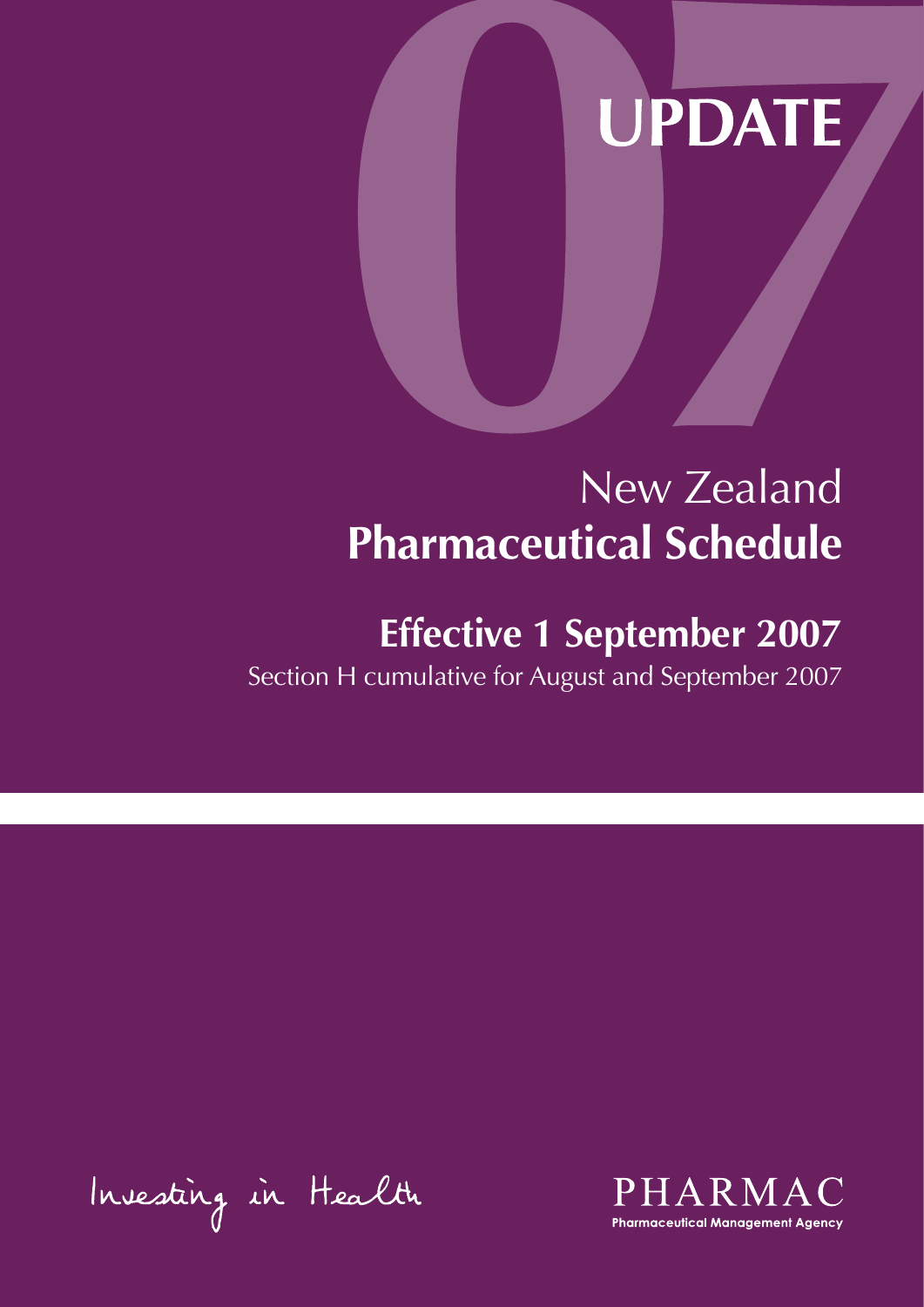### **Contents**

| Summary of PHARMAC decisions - effective 1 September 2007 3     |  |
|-----------------------------------------------------------------|--|
|                                                                 |  |
| Campaign addresses high use of proton pump inhibitors5          |  |
|                                                                 |  |
|                                                                 |  |
|                                                                 |  |
|                                                                 |  |
|                                                                 |  |
| Sole Subsidised Supply products cumulative to September 2007 12 |  |
|                                                                 |  |
|                                                                 |  |
|                                                                 |  |
|                                                                 |  |
|                                                                 |  |
|                                                                 |  |
|                                                                 |  |
|                                                                 |  |
|                                                                 |  |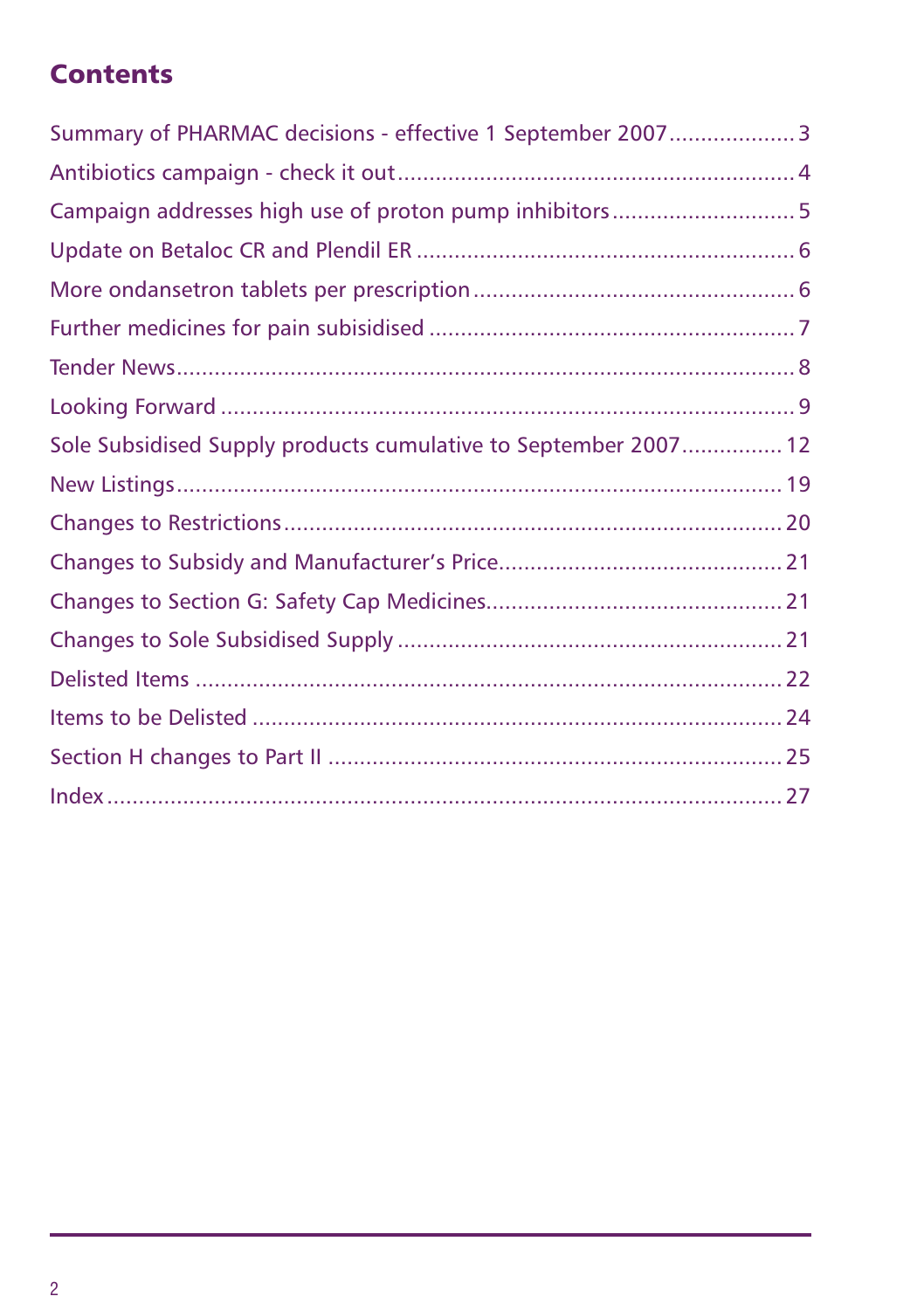#### **Summary of PHARMAC decisions effective 1 SEPTEMBER 2007**

#### **New listing (page 19)**

- Azithromycin (Arrow-Azithromycin) tab 500 mg Maximum of 2 tab per prescription, endorsement criteria, available on a PSO
- Methadone hydrochloride (PSM) tab 5 mg only on a controlled drug form, no patient co-payment payable
- Oxycodone hydrochloride (OxyNorm) inj 10 mg per ml, 1 ml and 2 ml, and oral liq 5 mg per 5 ml – only on a controlled drug form, no patient co-payment payable

#### **Changes to restriction (page 20)**

• Ondansetron – addition of Special Authority criteria to waive quantity restriction

#### **Increased subsidy (page 21)**

- Hydrocortisone butyrate (Locoid) scalp lotn 0.1%, 100 ml OP
- Nitrofurantoin (Nifuran) tab 50 mg and 100mg
- Lithium carbonate (Priadel) tab long-acting 400 mg
- Phenylephrine hydrochloride (Prefrin) eye drops 0.12%

#### **Decreased subsidy (page 21)**

- Metformin hydrochloride (Metomin) tab 500 mg and 850 mg
- Water (AstraZeneca) purified for inj 5 ml and 10 ml
- Malathion (AFT) lig 0.5%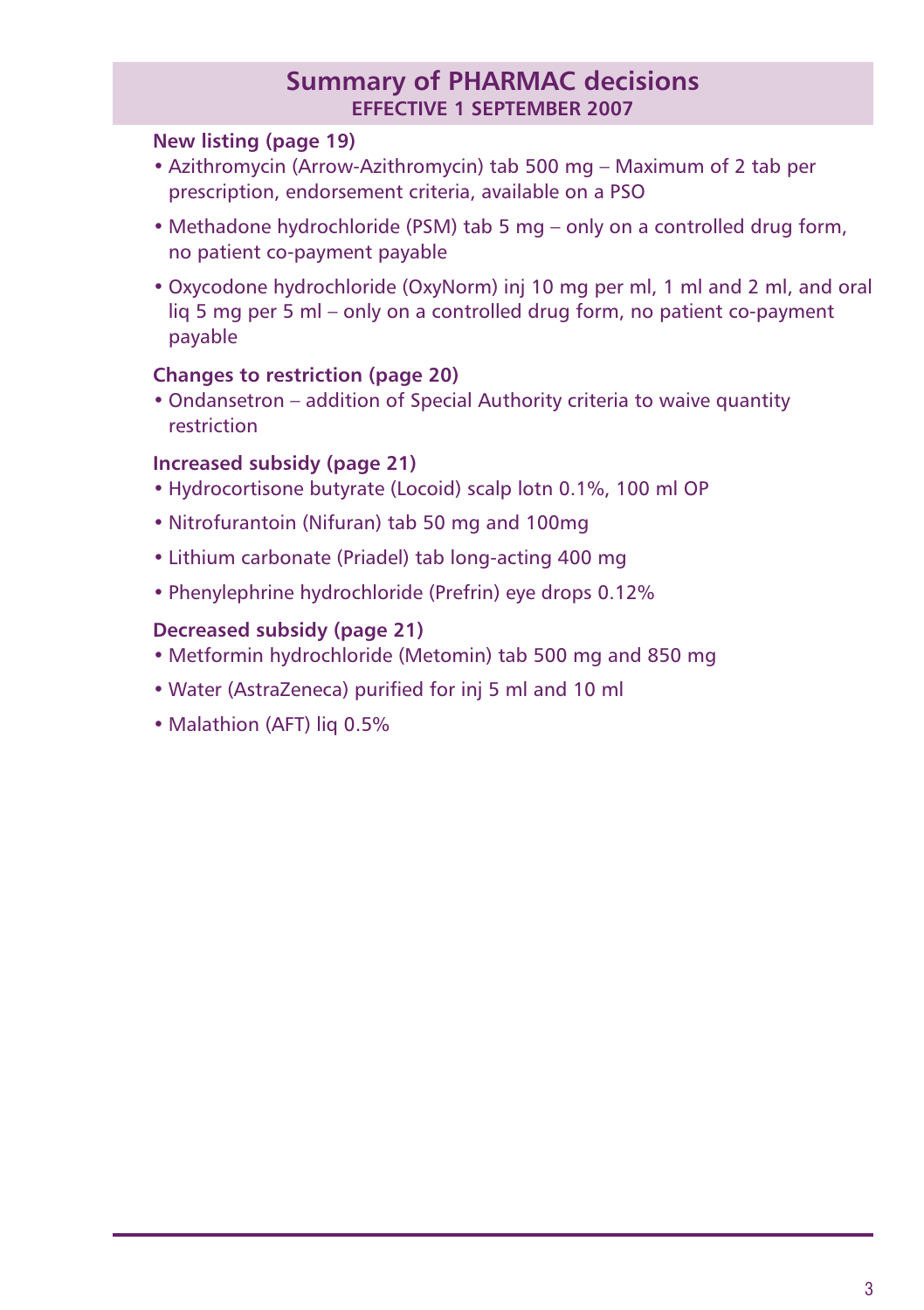### **Antibiotics campaign**  – check it out



Wise Use of Antibiotics is the longest-running of PHARMAC's `Demand-Side' activities and is now into its 10th year. It is supported by pharmacists (through the Pharmaceutical Society and Pharmacy Guild), Plunket and the Royal New Zealand College of GPs.

The campaign has been successful in raising awareness about how to use antibiotics appropriately, and we have seen prescription numbers for broad spectrum antibiotics (those most commonly prescribed for respiratory infections), come down and stay down. To continue this success we need to continue to be vigilant and ensure antibiotics are prescribed for the right people, and used well.

The need for the campaign is no less now than it was then. Arguably, with increasing levels of bacterial resistance around the world and few new antibacterial agents being brought to market, the need is greater than ever.

But attitudes are slowly changing. In a survey run for us by Colmar Brunton, 53% of people expected to receive an antibiotic when they visited their doctor, compared with 59% the previous year and 79% the year before that. In line with this reduced expectation, there was a continuing decrease in the number of people who received antibiotics – down to 58% from 69% the previous year.

Also in the survey, nine out of 10 people agreed that the best treatment for colds and flu is rest and drinking fluids.

In 2007 the campaign has promoted three key messages:

- **Antibiotics don't do colds and flu**
- **If in doubt check it out**

And if you do need an antibiotic

#### **• Take the lot no matter what.**

This year also saw the advent of a set of computer-animated television advertisements, which bring to life the images on the posters and brochures that have been distributed to pharmacies and GP surgeries around the country. These ads were run during July and we plan to use them again, perhaps with some minor changes following feedback, next year as well.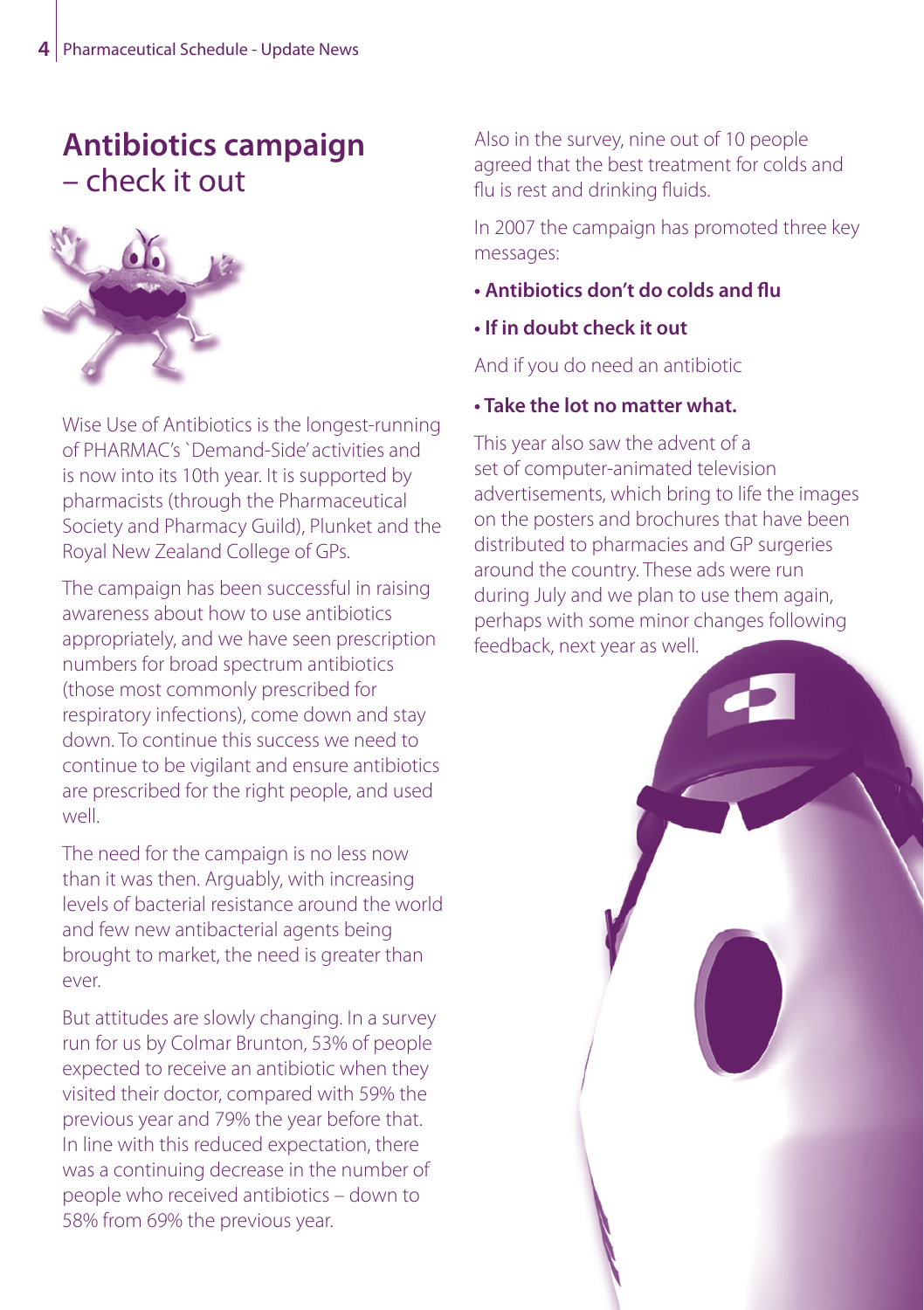### Campaign addresses **high use of proton pump inhibitors**

Proton pump inhibitors are one of the pharmaceutical success stories of the past decade and are now some of the mostprescribed medicines in New Zealand.

At any one time, we estimate up to 250,000 New Zealanders might be prescribed a PPI. Omeprazole (Losec) alone accounts for some 950,000 prescriptions a year and rising, making it the third-most prescribed medicine in the country.

Used well, PPIs are a valuable medicine to have in treating gastro-intestinal disorders, peptic ulcers and dyspepsia. PPIs are generally regarded as safe and effective for long term and intermittent treatment.

However, they are expensive relative to some other medicines (like H2 antagonists) that do much the same thing, and may be used unnecessarily to treat patients with only mild dyspepsia.

That's why we have been developing the Gut Reaction campaign in collaboration with a range of organisations including the College of Pharmacists, Pharmacy Guild, Pharmaceutical Society, NZ Gastroenterology Society executive, New Zealand Guidelines Group, BPAC and the DHBNZ/PHO team.

Gut Reaction aims to encourage prescribing of PPIs only for those patients whose conditions merit them.

A significant number of people are using PPIs long-term (longer than six months) when they don't need to, or when they could make lifestyle changes to manage symptoms.

Over the counter products, or medicines like H2 antagonists (such as ranitidine) may be more appropriate for the patient. Like other PHARMAC campaigns, Gut Reaction is aimed at ensuring optimal use is made of these medicines.

The campaign is underpinned by a statement endorsed by the NZ Gastroenterology Society that:

"It is recommended that within three months of initiation of treatment with a PPI, patient's regimen be reviewed with the aim of reducing the dose and/or initiation of an alternative treatment option where clinically appropriate.''

In the first phase of the campaign, we worked with the College of Pharmacists to develop a pack to help pharmacists work through a review of PPI prescribing with patients. Pharmacists were asked to identify and review patients who had been prescribed PPIs at least twice in the past six months.

We're now developing the campaign with information for GPs and primary health nurses, and hospital pharmacies. A consumerfocussed website is also being developed.

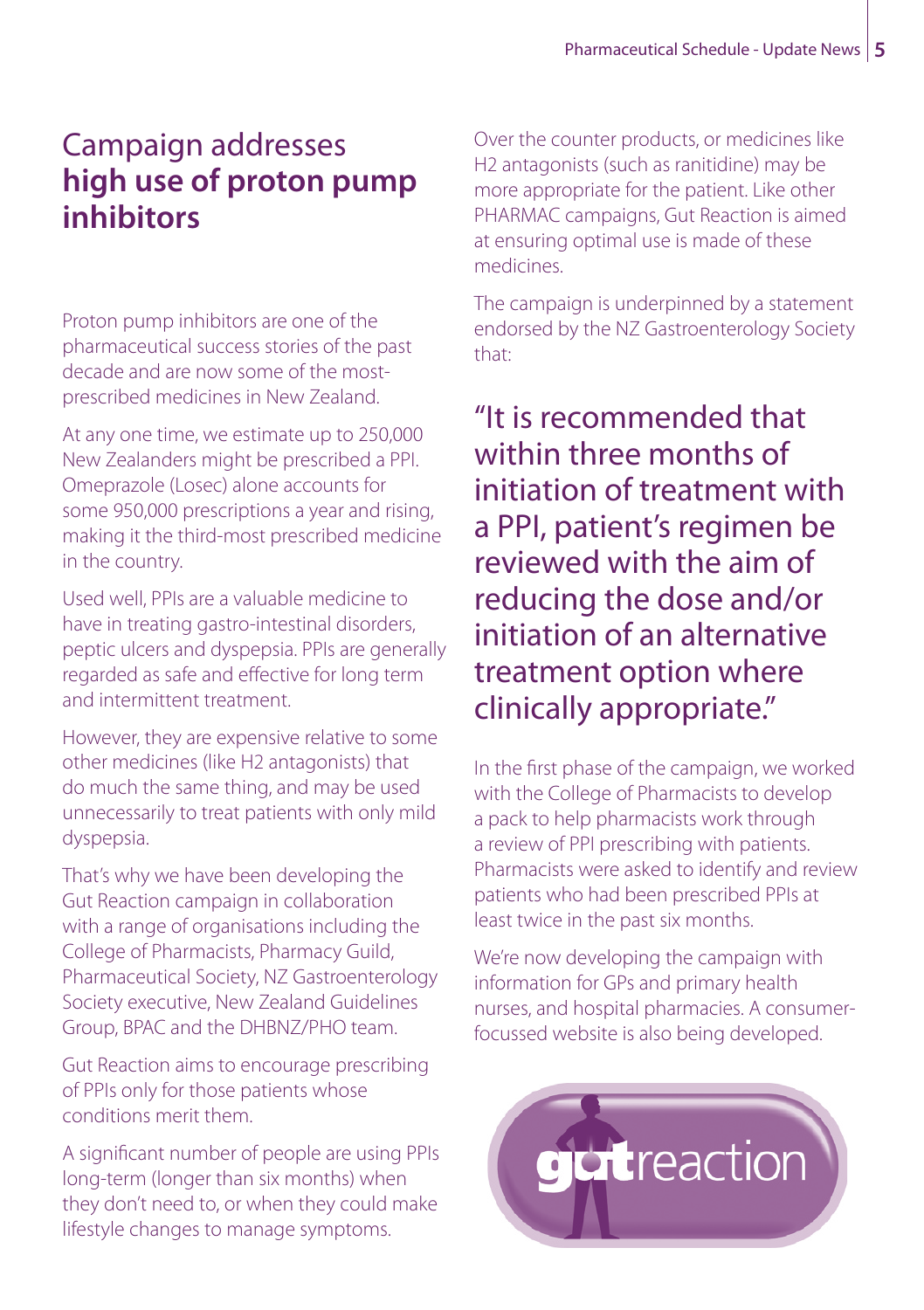### **Update on Betaloc CR and Plendil ER**

AstraZeneca has provided notification of its intention to raise the price of Betaloc CR and Plendil ER 2.5mg. This may lead to a manufacturer's surcharge applying to these medicines. AstraZeneca's price increase is due to take effect on 12 September (i.e. reflected in the 1 October Pharmaceutical Schedule).

We've taken on board feedback about the risks to some patients facing a surcharge. We have made arrangements to allow those patients to continue to have fully subsidized Betaloc CR. To make this happen, Betaloc CR will be fully funded under endorsement for the following patient groups from 1 October:

- Heart failure;
- Angina;
- Heart Rate Control; and
- Post-Myocardial Infarction.

To help GPs and pharmacists, we have also commissioned BPACNZ to develop material to help manage patients who may decide to change to a fully-funded medicine, should a surcharge apply. Information has been completed and will be circulated to General Practitioners and Pharmacists should a price increase occur.

Other actions we have taken to help health professionals manage patients include:

- Listed isradipine to provide an alternative low dose CCB to Plendil ER 2.5mg;
- Removed the Special Authority applying to carvedilol to provide an alternative to Betaloc CR;



• Fully funding metoprolol tartrate 50 mg tablets from 1 October; and

• Fully funding repeats for prescriptions for Plendil ER 2.5 or Betaloc CR that were initially dispensed prior to 1 October.

Betaloc injection - AstraZeneca has advised that the currently listed metoprolol tartrate injection 1 mg per ml, 5 ml (Betaloc) remains available.

### **More ondansetron tablets per prescription**

Greater access is being provided to the anti-nausea drug ondansetron for some cancer patients undergoing chemotherapy. The changes apply specifically to patients undergoing prolonged highly emetogenic chemotherapy and/or radiation therapy.

Under the changes, patients meeting the new Special Authority criteria for ondansetron tablets will not be restricted to the current maximum number of tablets per prescription or dispensing from 1 September 2007. See page 20 for the full Special Authority criteria.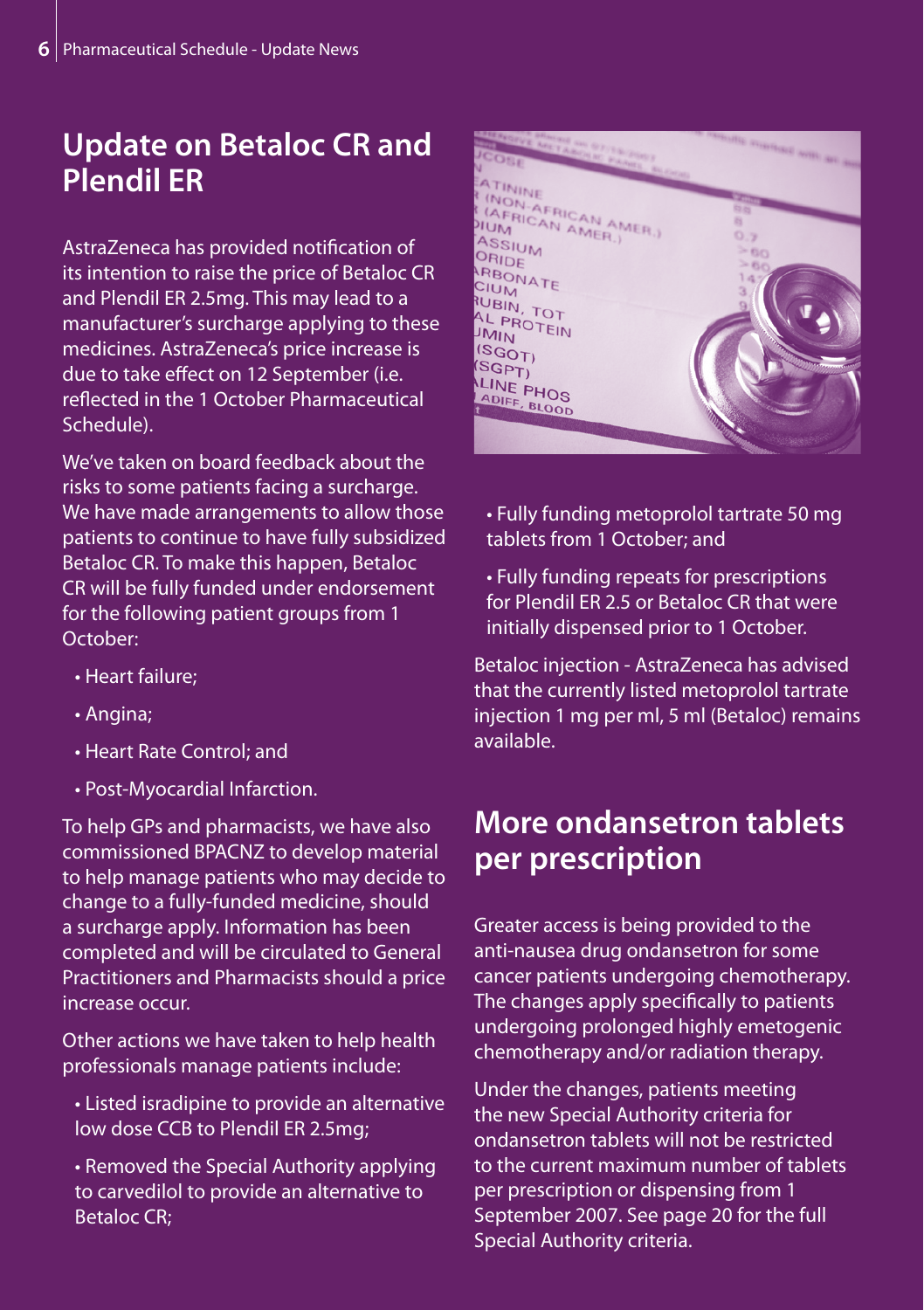### **Further medicines for pain subsidised**

Two new presentations of oxycodone products used to treat pain will be subsidised from 1 September 2007. OxyNorm (oxycodone hydrochloride) injections 10 mg per ml, 1 ml and 2 ml ampoules, and oral liquid 5 mg per 5 ml will be subsidised without restriction.

Oxycodone is a strong opioid analgesic similar to morphine, and is used to treat opioidresponsive moderate to severe pain.

As with all Class B controlled drugs, oxycodone hydrochloride needs to be prescribed on a triplicate controlled drug prescription form for a maximum of one month supply. It can only be dispensed in ten day lots. There is no patient co-payment required for these presentations.



### Are you interested?

Resources are now available for you to order. Fax your details to 0800 gut info (0800 488 4636). For further information go to WWW.**qut**reaction.co.nz

This campaign supports recommended prescribing practice which is set out in the New Zealand Guidelines and aims to promote the responsible use of medications for this particular therapy area.

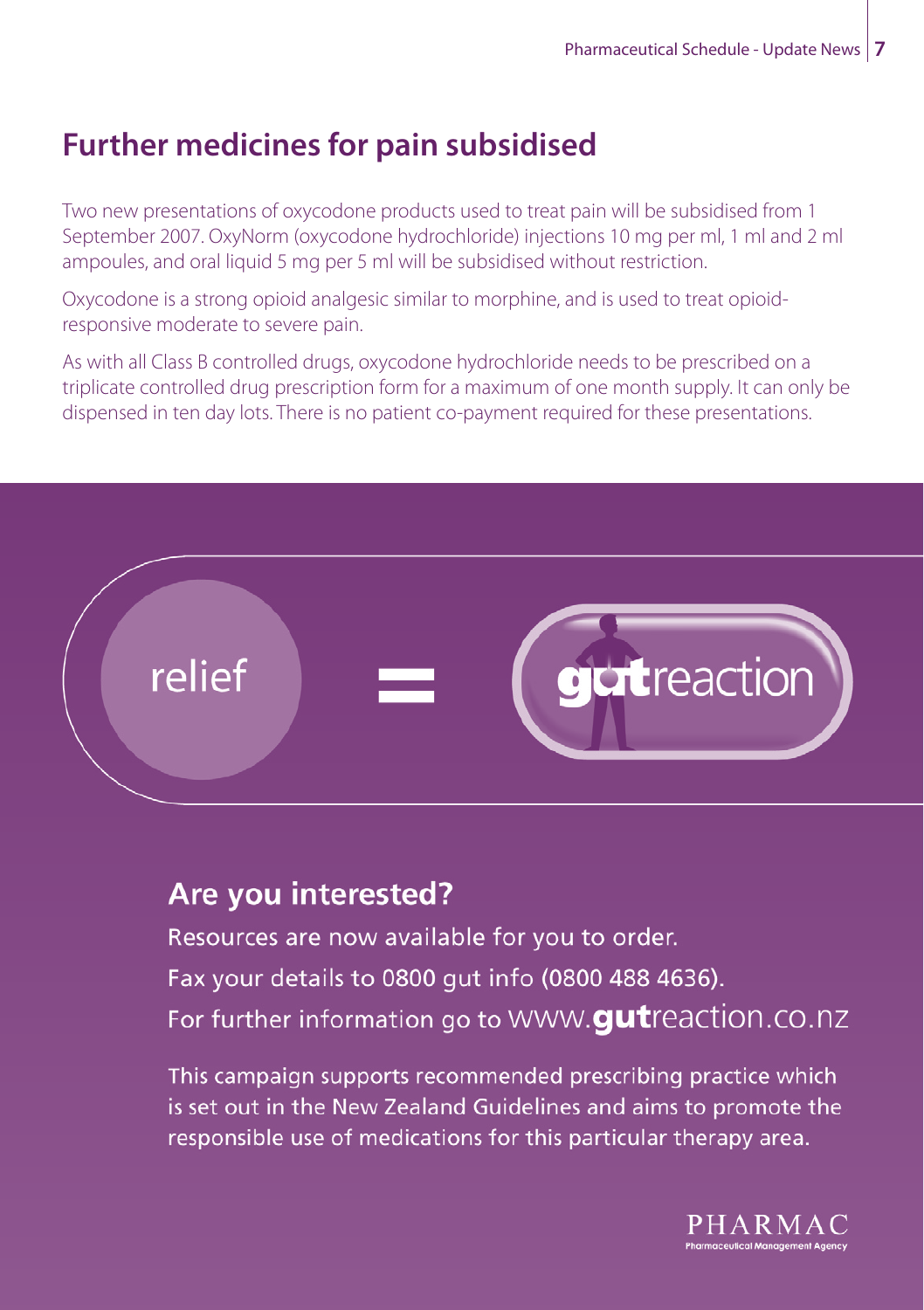### <span id="page-7-0"></span>**Tender News**

Sole Subsidised Supply changes – effective 1 October 2007

| <b>Chemical Name</b>                                                  | <b>Presentation; Pack size</b>                                                                                  | <b>Sole Subsidised Supply</b><br>brand (and supplier) |
|-----------------------------------------------------------------------|-----------------------------------------------------------------------------------------------------------------|-------------------------------------------------------|
| Amoxycillin                                                           | Cap 250 mg; 500 cap                                                                                             | Apo-Amoxi (Apotex)                                    |
| Amoxycillin                                                           | Cap 500 mg; 500 cap                                                                                             | Apo-Amoxi (Apotex)                                    |
| Bisacodyl                                                             | Tab 5 mg; 200 tab                                                                                               | Lax-Tabs (AFT)                                        |
| Cefaclor monohydrate                                                  | Cap 250 mg; 100 cap                                                                                             | Ranbaxy-Cefaclor (Douglas)                            |
| Cefaclor monohydrate                                                  | Grans for oral lig 125 mg per 5 ml; 100 ml                                                                      | Ranbaxy-Cefaclor (Douglas)                            |
| Clarithromycin                                                        | Grans for oral liquid 125 mg per 5 ml; 70 ml                                                                    | Klacid (Abbott)                                       |
| Clotrimazole                                                          | Vaginal crm 1% with applicator(s); 35 g OP                                                                      | Clomazol (Multichem)                                  |
| <b>Colchicine</b>                                                     | Tab 500 $\mu$ g; 100 tab                                                                                        | Colgout (Aspen)                                       |
| <b>Compound electrolytes</b>                                          | Powder for soln for oral use; 10 sachet                                                                         | Enerlyte (Multichem)                                  |
| Desferrioxamine mesylate                                              | Inj 500 mg; 10 inj                                                                                              | Mayne (Mayne)                                         |
| Fluocortolone caproate with<br>fluocortolone pivalate and cinchocaine | Oint 950 $\mu$ g, with fluocortolone pivalate 920 $\mu$ g, and<br>cinchocaine hydrochloride 5 mg per g; 30 g OP | <b>Ultraproct (CSL)</b>                               |
| Fluocortolone caproate with<br>fluocortolone pivalate and cinchocaine | Suppos 630 $\mu$ g, with fluocortolone pivalate 610 $\mu$ g,<br>and cinchocaine hydrochloride 1 mg; 12 suppos   | Ultraproct (CSL)                                      |
| <b>Fusidic acid</b>                                                   | Crm 2%; 15 g OP                                                                                                 | Foban (AFT)                                           |
| Fusidic acid                                                          | Oint 2%; 15 g OP                                                                                                | Foban (AFT)                                           |
| Haloperidol                                                           | Oral lig 2 mg per ml; 100 ml                                                                                    | Serenace (Sigma)                                      |
| Haloperidol                                                           | Tab 500 $\mu$ g; 100 tab                                                                                        | Serenace (Sigma)                                      |
| Haloperidol                                                           | Tab 1.5 mg; 100 tab                                                                                             | Serenace (Sigma)                                      |
| Haloperidol                                                           | Tab 5 mg; 100 tab                                                                                               | Serenace (Sigma)                                      |
| Ipratropium bromide                                                   | Nebuliser soln, 250 $\mu$ g per ml, 1 ml; 20 neb                                                                | Ipratropium Steri-Neb (Airflow)                       |
| Ipratropium bromide                                                   | Nebuliser soln, 250 $\mu$ g per ml, 2 ml; 20 neb                                                                | Ipratropium Steri-Neb (Airflow)                       |
| Lignocaine hydrochloride                                              | Inj 0.5%, 5 ml; 50 inj                                                                                          | Xylocaine (AstraZeneca)                               |
| Lignocaine hydrochloride                                              | lnj 1%, 5 ml; 50 inj                                                                                            | Xylocaine (AstraZeneca)                               |
| Lignocaine hydrochloride                                              | Inj 1%, 20 ml; 5 inj                                                                                            | Xylocaine (AstraZeneca)                               |
| Lignocaine with prilocaine                                            | Crm 2.5% with prilocaine 2.5%; 30 g OP                                                                          | <b>EMLA (AstraZeneca)</b>                             |
| Lignocaine with prilocaine                                            | Crm 2.5% with prilocaine $2.5%$ , 5 g; 5 tube                                                                   | <b>EMLA (AstraZeneca)</b>                             |
| Loperamide hydrochloride                                              | Tab 2 mg; 400 tab                                                                                               | Nodia (Multichem)                                     |
| Loratadine                                                            | Oral lig 1 mg per ml, 100 ml                                                                                    | Lorapaed (AFT)                                        |
| <b>Maldison</b>                                                       | Shampoo 1%; 30 ml OP                                                                                            | A-Lices (AFT)                                         |
| Medroxyprogesterone acetate                                           | Tab 2.5 mg; 30 tab                                                                                              | Provera (Pfizer)                                      |
| Medroxyprogesterone acetate                                           | Tab 5 mg; 100 tab                                                                                               | Provera (Pfizer)                                      |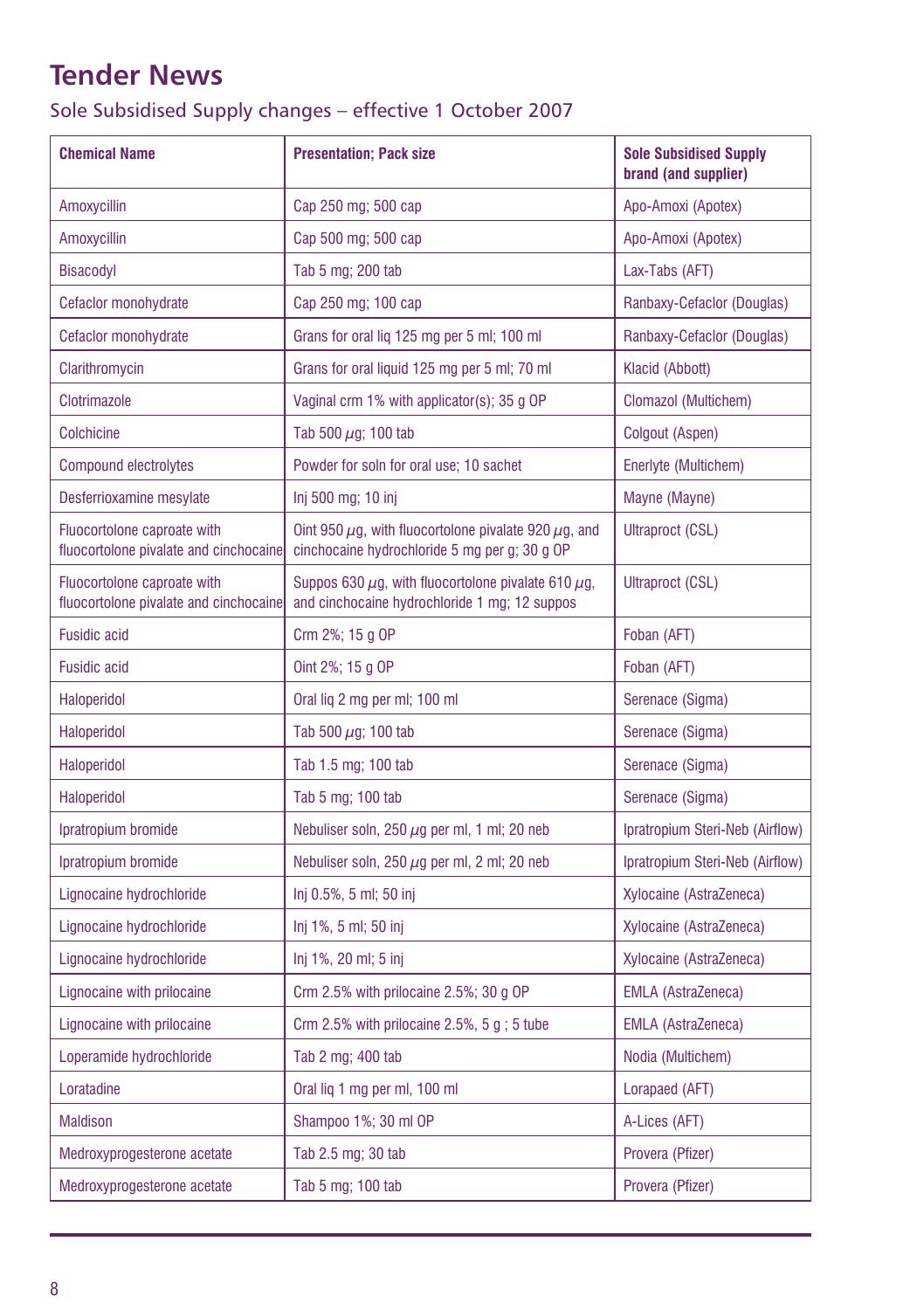#### <span id="page-8-0"></span>**Sole Subsidised Supply changes – effective 1 October 2007 (continued)**

| <b>Chemical Name</b>                     | <b>Presentation: Pack size</b>              | <b>Sole Subsidised Supply</b><br>brand (and supplier) |
|------------------------------------------|---------------------------------------------|-------------------------------------------------------|
| Medroxyprogesterone acetate              | Tab 10 mg; 30 tab                           | Provera (Pfizer)                                      |
| Medroxyprogesterone acetate              | Tab 100 mg: 100 tab                         | Provera (Pfizer)                                      |
| Medroxyprogesterone acetate              | Tab 200 mg; 30 tab                          | Provera (Pfizer)                                      |
| Nadolol                                  | Tab 40 mg; 100 tab                          | Apo-Nadolol (Apotex)                                  |
| Nadolol                                  | Tab 80 mg; 100 tab                          | Apo-Nadolol (Apotex)                                  |
| Naltrexone hydrochloride                 | Tab 50 mg; 30 tab                           | ReVia (BMS)                                           |
| Neostigmine                              | Inj 2.5 mg per ml, 1 ml; 50 inj             | AstraZeneca (AstraZeneca)                             |
| <b>Nystatin</b>                          | Cap 500,000 u; 50 cap                       | Nilstat (Sigma)                                       |
| <b>Nystatin</b>                          | Tab 500,000 u; 50 tab                       | Nilstat (Sigma)                                       |
| Paraffin liquid with soft white paraffin | Eye oint with soft white paraffin; 3.5 g OP | Lacri-Lube (Allergan)                                 |
| Phenoxymethylpenicillin (Penicillin V)   | Cap potassium salt 250 mg; 50 cap           | Cilicaine VK (Sigma)                                  |
| Phenoxymethylpenicillin (Penicillin V)   | Cap potassium salt 500 mg; 50 cap           | Cilicaine VK (Sigma)                                  |
| Rifabutin                                | Cap 150 mg; 30 cap                          | Mycobutin (Pfizer)                                    |
| Salbutamol                               | Nebuliser soln 1 mg per ml, 2.5 ml; 20 neb  | Asthalin (Rex)                                        |
| Salbutamol                               | Nebuliser soln 2 mg per ml, 2.5 ml; 20 neb  | Asthalin (Rex)                                        |
| Salbutamol                               | Oral lig 2 mg per 5 ml; 150 ml              | Salapin (AFT)                                         |
| Sodium citro-tartrate                    | Grans eff 4 g sachets; 28 sachet            | Ural (Arrow)                                          |
| Syrup (pharmaceutical grade)             | Lig: 2,000 ml                               | Midwest (Midwest)                                     |

### **Looking Forward**

*This section is designed to alert both pharmacists and prescribers to possible future changes. It may assist pharmacists to manage stock levels and keep prescribers up-to-date with proposals to change the Pharmaceutical Schedule.*

#### **Possible decisions for implementation 1 October 2007**

- Aciclovir (Zovirax) eye oint 3% removal of Retail pharmacy-Specialist restriction
- Atorvastatin (Lipitor) tab 10 mg, 20 mg and 40 mg amended Special Authority criteria
- Betaxolol hydrochloride eye drops 0.25% (Betoptic S) and 0.5% (Betoptic) - removal of Retail pharmacy-Specialist restriction
- Brimonidine tartrate (AFT and Alphagan) eye drops 0.2% removal of Retail pharmacy-Specialist restriction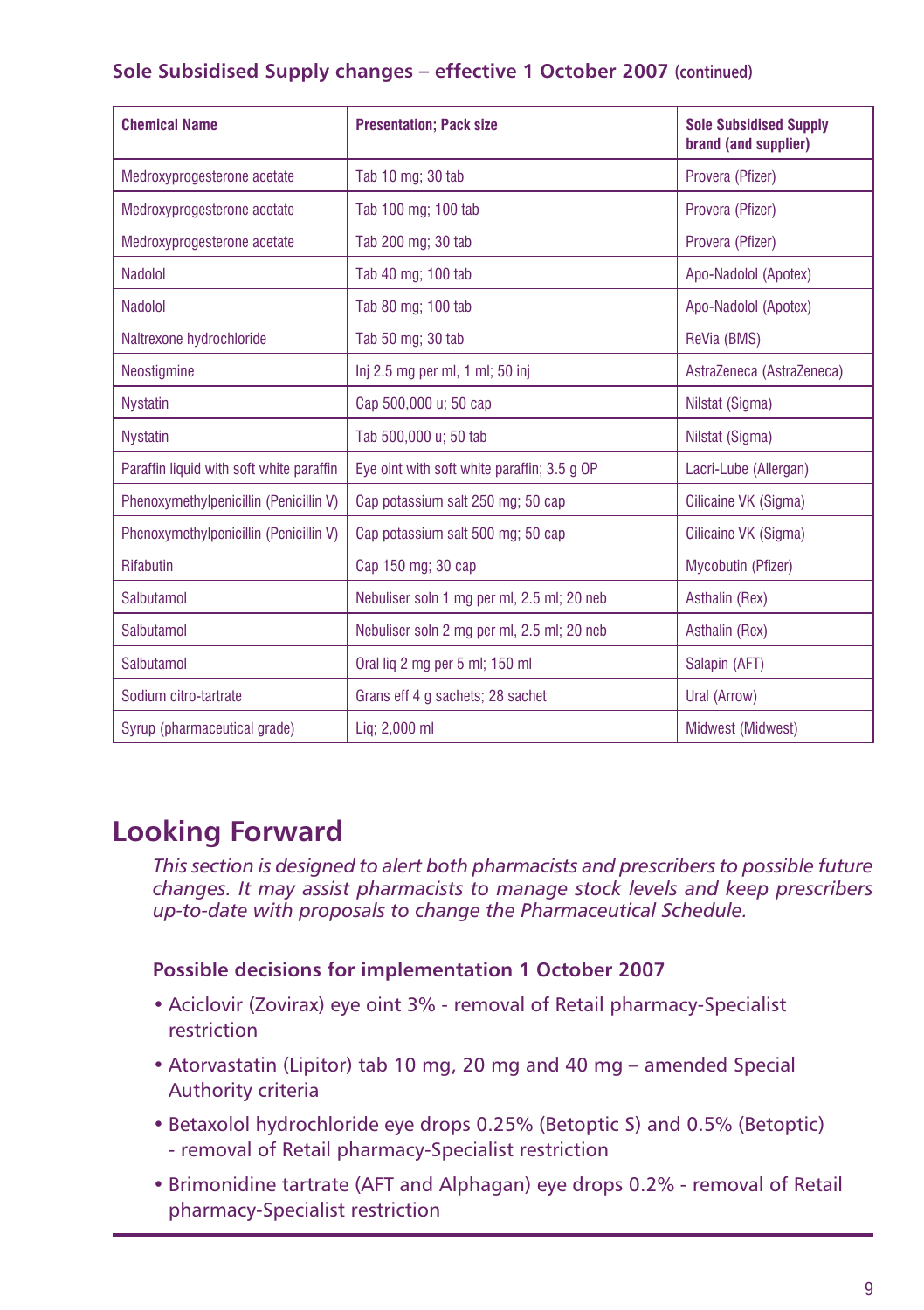#### **Possible decisions for implementation 1 October 2007 (continued)**

- Brimonidine tartrate with timolol maleate (Combigan) eye drops 0.2% with timolol maleate 0.5% - removal of Retail pharmacy-Specialist restriction
- Ciprofloxacin (Ciloxan) eye drops 0.3% removal of Retail pharmacy-Specialist and Specialist must be an ophthalmologist restrictions
- Citalopram hydrobromide (Citalopram Rex) tab 20 mg new listing
- Dexamethasone (Maxidex) eye oint 0.1% and eye drops 0.1% removal of Retail pharmacy-Specialist restriction
- Dexamethasone with framycetin and gramicidin (Sofradex) ear/eye drops 500  $\mu$ g with framycetin sulphate 5 mg and gramicidin 50  $\mu$ g per ml - removal of Retail pharmacy-Specialist when used in the treatment of eye conditions restriction
- Dexamethasone with neomycin and polymyxin B sulphate (Maxitrol) eye oint and eye drops - removal of Retail pharmacy-Specialist restriction
- Diclofenac sodium (Voltaren Ophtha) eye drops 1 mg per ml removal of Retail pharmacy-Specialist restriction
- Dorzolamide hydrochloride (Trusopt) eye drops 2% removal of Retail pharmacy-Specialist restriction
- Dorzolamide hydrochloride with timolol maleate (Cosopt) eye drops 2% with timolol maleate 0.5% - removal of Retail pharmacy-Specialist restriction
- Ezetimibe (Ezetrol) tab 10 mg amended Special Authority criteria
- Ezetimibe with simvastatin (Vytorin) tab all strengths amended Special Authority criteria
- Fat modules (Calogen, Liquigen & MCT Oil) amended Special Authority criteria
- Fluorometholone (Flucon) eye drops 0.1% removal of Retail pharmacy-Specialist restriction
- Gentamicin sulphate (Genoptic) eye drops 0.3% removal of Retail pharmacy-Specialist restriction
- Levobunolol (Betagan) eye drops 0.25% and 0.5% removal of Retail pharmacy-Specialist restriction
- Macrogol 3350 with sodium chloride, sodium bicarbonate and potassium chloride (Movicol) powder 13.125 g with sodium chloride 350.7 mg, sodium bicarbonate 178.5 mg and potassium chloride 46.6 mg – Special Authority – Retail pharmacy – not more than 60 x sachets per prescription
- Mesalazine (Asacol) tab 400 mg and suppos 500 mg subsidy decrease
- Mesalazine (Pentasa) suppos 1 g new listing
- Metoprolol tartrate (Lopresor) tab 50 mg subsidy increase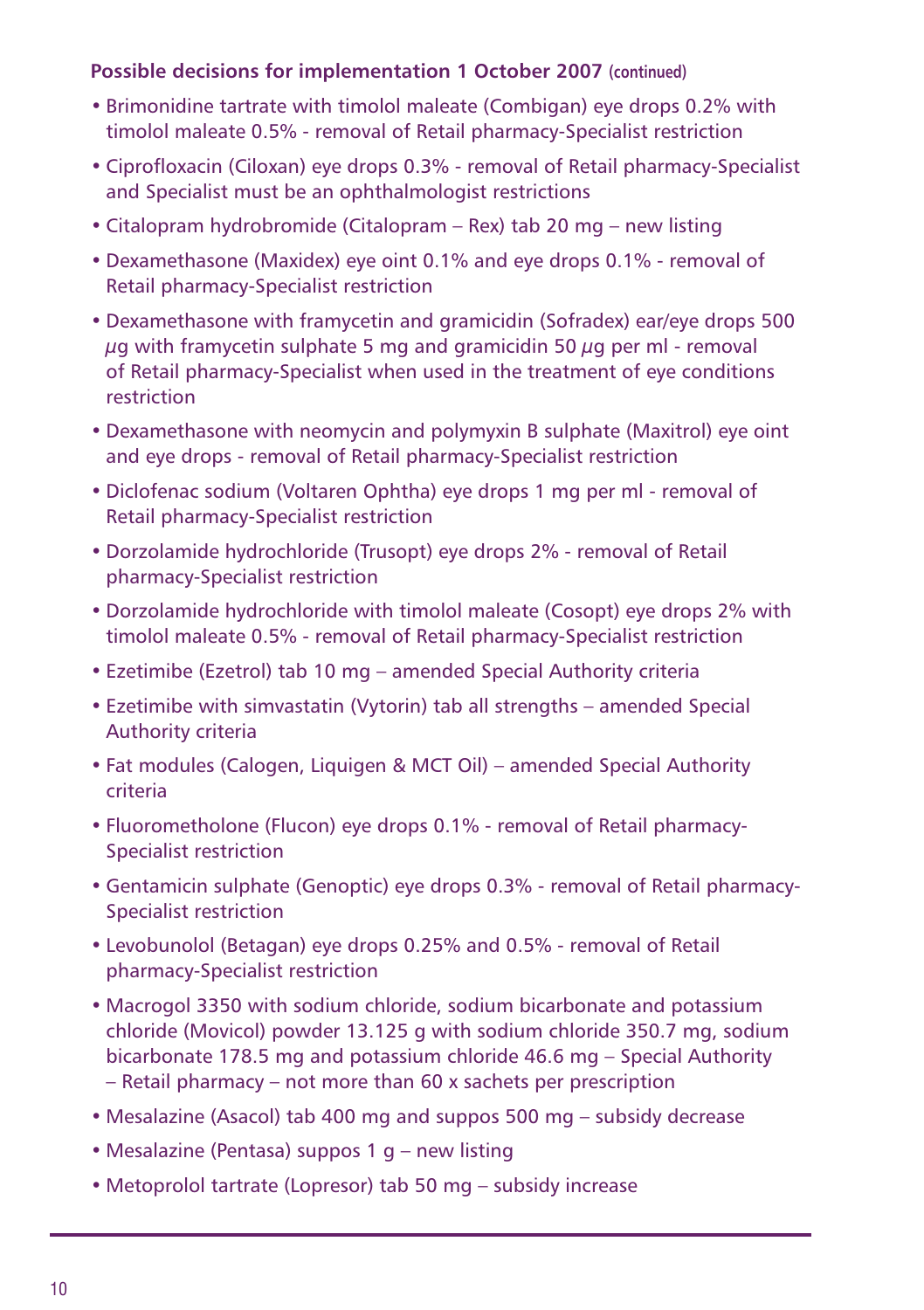#### **Possible decisions for implementation 1 October 2007 (continued)**

- Midazolam (Pfizer) inj 1 mg per ml, 5 ml and 5 mg per ml, 3 ml new listing with manufacturer's surcharge
- Omeprazole (Dr Reddy's Omeprazole) cap 10 mg, 20 mg and 40 mg new listing
- Paediatric products (Fortini, Fortini Multifibre, Nutrini RTH, Nutrini Energy RTH, Pediasure, Pediasure RTH, & Resource Just for Kids) – amended Special Authority criteria
- Pilocarpine (Minims) eye drops 2% single dose –Special Authority applicant type to "relevant practitioner" previously it was "medical practitioner."
- Povidone iodine (Betadine) oint 10%, 25 g OP price decrease
- Prednisolone acetate eye drops 0.12% (Pred Mild) and 1% (Pred Forte) removal of Retail pharmacy-Specialist restriction
- Quetiapine (Quetapel) tab 25 mg, 100 mg, 200 mg and 300 mg new listing
- Simvastatin (SimvaRex) tab 10 mg, 20 mg and 40 mg new listing
- Timolol maleate eye drops 0.25% and 0.5% (Apo-Timop) and eye drops gel forming 0.25% and 0.5% (Timoptol XE) - removal of Retail pharmacy-Specialist restriction
- Tobramcyin (Tobrex) eye oint 0.3% and eye drops 0.3% removal of Retail pharmacy-Specialist restriction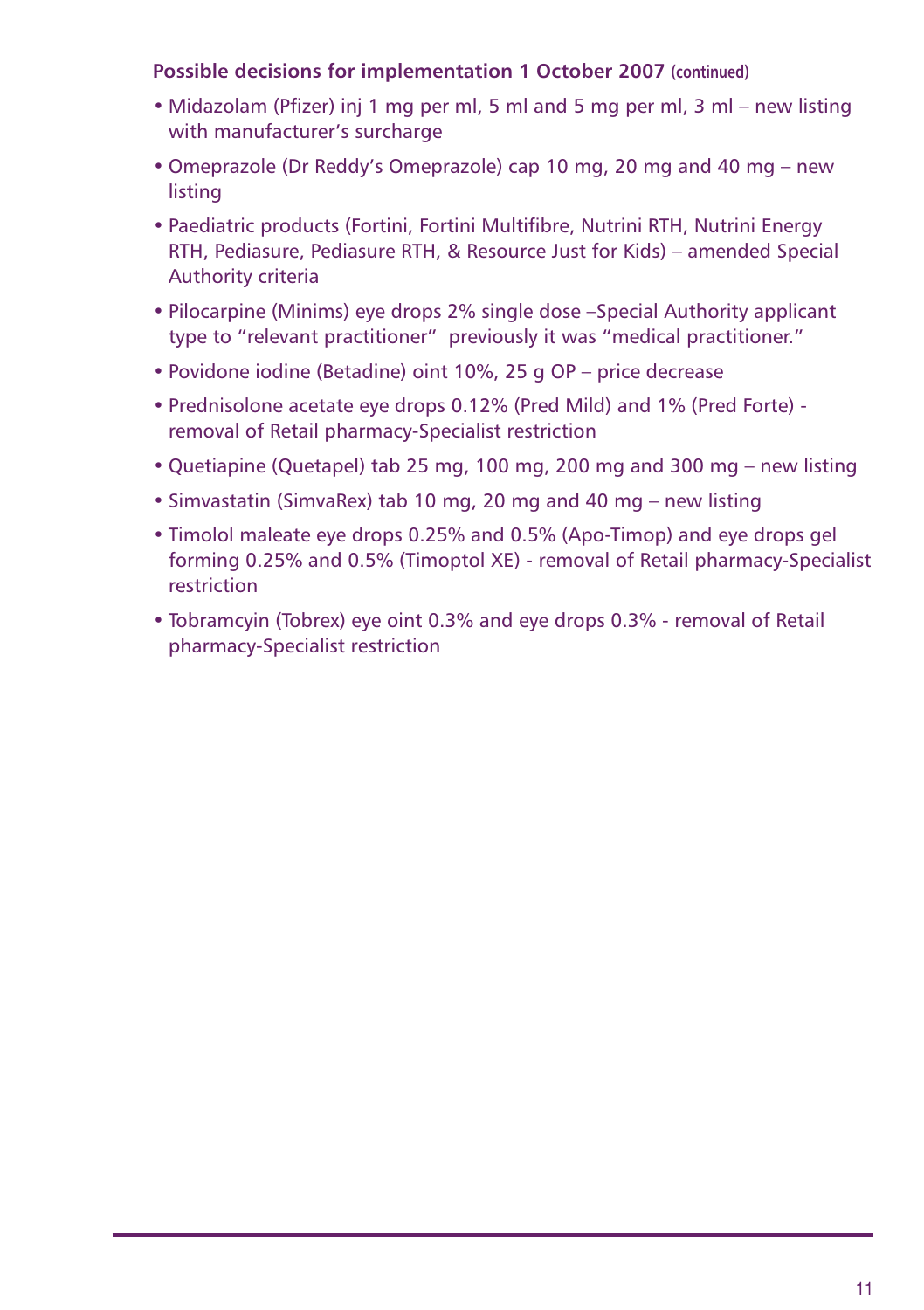<span id="page-11-0"></span>

| <b>Generic Name</b>              | <b>Presentation</b>                                                                                  | <b>Brand Name Expiry Date*</b>                                 |              |
|----------------------------------|------------------------------------------------------------------------------------------------------|----------------------------------------------------------------|--------------|
| Acetazolamide                    | Tab 250 mg                                                                                           | <b>Diamox</b>                                                  | 2008         |
| <b>Acipimox</b>                  | Cap 250 mg                                                                                           | Olbetam                                                        | 2008         |
| Acitretin                        | Cap 10 mg & 25 mg                                                                                    | Neotigason                                                     | 2008         |
| Allopurinol                      | Tab 100 mg & 300 mg                                                                                  | Progout                                                        | 2008         |
| Amitriptyline                    | Tab 10 mg, 25 mg & 50 mg                                                                             | Amitrip                                                        | 2008         |
| Amlodipine                       | Tab 5 mg & 10 mg                                                                                     | Calvasc                                                        | 2008         |
| Apomorphine hydrochloride        | Inj 10 mg per ml, 1 ml                                                                               | <b>Mayne</b>                                                   | 2009         |
| Amoxycillin                      | Grans for oral lig 125 mg per 5 ml<br>Grans for oral liq 250 mg per 5 ml<br>Inj 250 mg, 500 mg & 1 g | Ranbaxy Amoxicillin<br>Ranbaxy Amoxicillin<br><b>Ibiamox</b>   | 2009<br>2008 |
| Applicator                       | <b>Device</b>                                                                                        | Ortho                                                          | 2008         |
| Aqueous cream                    | Cream                                                                                                | <b>Multichem</b>                                               | 2008         |
| Ascorbic acid                    | Tab 100 mg                                                                                           | Apo-Ascorbic Acid                                              | 2009         |
| Atenolol                         | Tab 50 mg & 100 mg                                                                                   | Loten                                                          | 2009         |
| Atropine sulphate                | Inj 600 $\mu$ q, 1 ml<br>Inj 1200 $\mu$ g, 1 ml<br>Eye drops 1%                                      | AstraZeneca<br>AstraZeneca<br>Atropt                           | 2009<br>2008 |
| Beclomethasone dipropionate      | Metered aqueous nasal spray 50 $\mu$ q<br>Metered aqueous nasal spray 100 $\mu$ g                    | <b>Alanase</b><br>Alanase                                      | 2009         |
| Betamethasone valerate           | Scalp app 0.1%<br>Crm 0.1%<br>Oint 0.1%                                                              | <b>Beta Scalp</b><br><b>Beta Cream</b><br><b>Beta Ointment</b> | 2009<br>2008 |
| <b>Bezafibrate</b>               | Tab 200 mg                                                                                           | <b>Fibalip</b>                                                 | 2008         |
| <b>Brimonidine tartrate</b>      | Eye drops 0.2%                                                                                       | <b>AFT</b>                                                     | 2008         |
| <b>Bromocriptine mesylate</b>    | Tab 2.5 mg & 10 mg                                                                                   | Alpha-Bromocriptine                                            | 2008         |
| <b>Bupivicaine hydrochloride</b> | Ini 0.5%, 4 ml<br>Inj 0.5%, 8% glucose, 4 ml                                                         | <b>Marcain Isobaric</b><br><b>Marcain Heavy</b>                | 2010         |
| Calamine                         | <b>Lotion BP</b><br>Crm, aqueous, BP                                                                 | <b>ABM</b><br><b>ABM</b>                                       | 2009         |
| Calcitriol                       | Cap 0.25 $\mu$ g & 0.5 $\mu$ g                                                                       | <b>Calcitriol-AFT</b>                                          | 2009         |
| Calcium carbonate                | Tab dispersible 2.5 g<br>Tab 1.25 g<br>Tab 1.5 g                                                     | Calci-Tab Effervescent<br>Calci-Tab 500<br>Calci-Tab 600       | 2008         |
| Calcium folinate                 | Inj 50 mg                                                                                            | <b>Calcium Folinate Ebewe</b>                                  | 2008         |
| Cefazolin sodium                 | Inj 500 mg & 1 g                                                                                     | m-Cefazolin                                                    | 2008         |
| Ceftriaxone sodium               | Inj 500 mg $& 1 g$                                                                                   | <b>AFT</b>                                                     | 2008         |
| Cetirizine hydrochloride         | Oral lig 1 mg per ml<br>Tab 10 mg                                                                    | <b>Allerid C</b><br>Razene                                     | 2008         |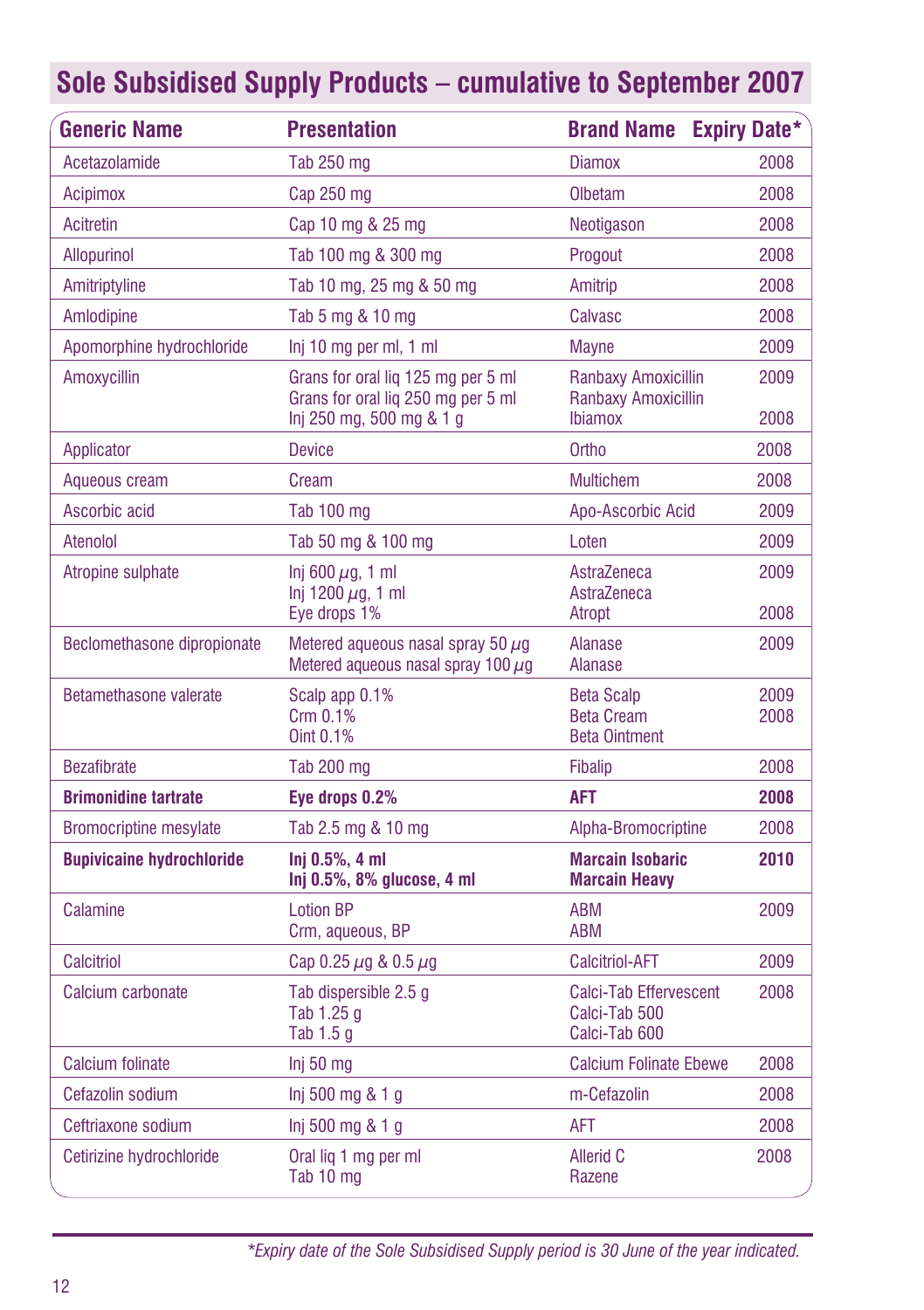| <b>Generic Name</b>               | <b>Presentation</b>                                                                                                                          | <b>Brand Name</b>                                    | <b>Expiry Date*</b> |
|-----------------------------------|----------------------------------------------------------------------------------------------------------------------------------------------|------------------------------------------------------|---------------------|
| Chloramphenicol                   | Eye drops 0.5%<br>Eye oint 1%                                                                                                                | <b>Chlorsig</b><br><b>Chlorsig</b>                   | 2009                |
| Chlorhexidine gluconate           | Handrub 1% with ethanol 70%<br>Mouthwash 0.2%<br>Soln 4%                                                                                     | <b>Orion</b><br><b>Orion</b>                         | 2009                |
|                                   |                                                                                                                                              | <b>Orion</b>                                         | 2008                |
| <b>Chlorthalidone</b>             | Tab 25 mg                                                                                                                                    | Hygroton                                             | 2009                |
| Ciprofloxacin<br>Clindamycin      | Tab 250 mg, 500 mg & 750 mg<br>Cap hydrochloride 150 mg<br>Inj phosphate 150 mg per ml, 4 ml                                                 | Cipflox<br>Dalacin C                                 | 2008<br>2008        |
| Clobetasol propionate             | Crm 0.05%<br>Scalp app 0.05%<br>Oint 0.05%                                                                                                   | Dermol<br>Dermol<br>Dermol                           | 2009<br>2008        |
| Clonazepam                        | Tab 500 $\mu$ g & 2 mg                                                                                                                       | Paxam                                                | 2008                |
| Clonidine                         | TDDS 2.5 mg, 100 $\mu$ g per day<br>TDDS 5 mg, 200 $\mu$ g per day<br>TDDS 7.5 mg, 300 $\mu$ g per day                                       | Catapres-TTS-1<br>Catapres-TTS-2<br>Catapres-TTS-3   | 2008                |
| Clonidine hydrochloride           | Tab 25 $\mu$ g<br>Tab 150 µg<br>Inj 150 $\mu$ g per ml, 1 ml                                                                                 | <b>Dixarit</b><br><b>Catapres</b><br><b>Catapres</b> | 2008                |
| Clotrimazole                      | <b>Crm 1%</b>                                                                                                                                | Clomazol                                             | 2008                |
| Co-trimoxazole                    | Oral lig sugar-free trimethoprim 40<br>mg and sulphamethoxazole 200 mg<br>per 5 ml<br>Tab trimethoprim 80 mg and<br>sulphamethoxazole 400 mg | Trisul                                               | 2008                |
| <b>Cyclizine hydrochloride</b>    | Tab 50 mg                                                                                                                                    | <b>Nausicalm</b>                                     | 2009                |
| <b>Cyclizine lactate</b>          | Inj 50 mg per ml, 1 ml                                                                                                                       | Valoid (AFT)                                         | 2008                |
| Cyclophosphamide                  | Tab 50 mg                                                                                                                                    | <b>Cycloblastin</b>                                  | 2010                |
| Cyproterone acetate               | Tab 50 mg                                                                                                                                    | <b>Siterone</b>                                      | 2009                |
| Dantrolene sodium                 | Cap 25 mg & 50 mg                                                                                                                            | Dantrium                                             | 2009                |
| <b>Desmopressin</b>               | Nasal spray 10 $\mu$ g per dose                                                                                                              | Desmopressin-PH&T                                    | 2008                |
| Dexamethasone sodium<br>phosphate | Inj 4 mg per ml, 1 ml<br>Inj 4 mg per ml, 2 ml                                                                                               | Mayne                                                | 2009                |
| <b>Diaphragm</b>                  | Range of sizes                                                                                                                               | Ortho All-flex &<br><b>Ortho Coil</b>                | 2008                |
| Dicloflenac sodium                | Tab EC 25 mg & 50 mg<br>Tab long-acting 75 mg & 100 mg                                                                                       | Apo-Diclo<br>Apo-Diclo SR                            | 2009                |
| Didanosine (DDI)                  | Cap 125 mg, 200 mg, 250 mg &<br>400 mg                                                                                                       | <b>Videx EC</b>                                      | 2009                |
| Dihydrocodeine tartrate           | Tab long-acting 60 mg                                                                                                                        | <b>DHC Continus</b>                                  | 2008                |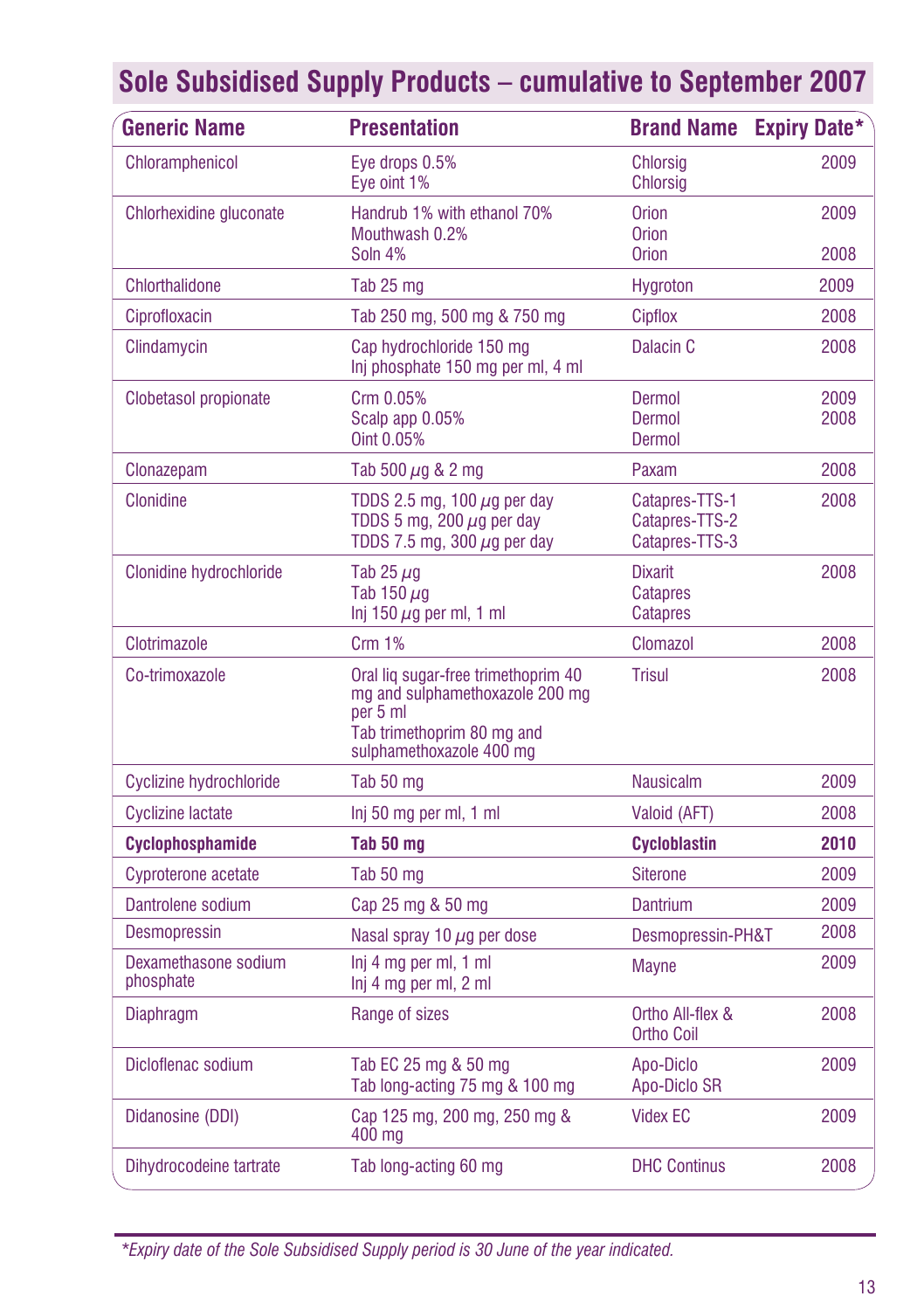| <b>Generic Name</b>                                   | <b>Presentation</b>                                                                              | <b>Brand Name Expiry Date*</b>               |              |
|-------------------------------------------------------|--------------------------------------------------------------------------------------------------|----------------------------------------------|--------------|
| Diphenoxylate hydrochloride<br>with atropine sulphate | Tab 2.5 mg with atropine sulphate<br>$25 \,\mu g$                                                | <b>Diastop</b>                               | 2008         |
| <b>Dipyridamole</b>                                   | Tab long-acting 150 mg                                                                           | <b>Pytazen SR</b>                            | 2008         |
| Docusate sodium                                       | Tab 50 mg & 120 mg                                                                               | Coloxyl                                      | 2008         |
| <b>Emulsifying ointment BP</b>                        | <b>Ointment</b>                                                                                  | <b>AFT</b>                                   | 2008         |
| <b>Enalapril</b>                                      | Tab 5 mg, 10 mg & 20 mg                                                                          | m-Enalapril                                  | 2009         |
| Ergometrine maleate                                   | Inj 500 $\mu$ g per ml, 1 ml                                                                     | <b>Mayne</b>                                 | 2009         |
| Ergotamine tartrate with<br>caffeine                  | Tab 1 mg with caffeine 100 mg                                                                    | Cafergot                                     | 2009         |
| Erythromycin ethyl succinate                          | Grans for oral lig 200 mg per 5 ml<br>Grans for oral lig 400 mg per 5 ml                         | E-Mycin<br>E-Mycin                           | 2008         |
| Ethambutol hydrochloride                              | Tab 400 mg                                                                                       | <b>Mvambutol</b>                             | 2008         |
| Ethinyloestradiol                                     | Tab 10 $\mu$ g                                                                                   | <b>New Zealand Medical</b><br>and Scientific | 2009         |
| <b>Ethinyloestradiol with</b><br>norethisterone       | Tab 35 $\mu$ g with norethisterone<br>$500 \ \mu$ g                                              | <b>Brevinor 21</b>                           | 2010         |
|                                                       | Tab 35 $\mu$ g with norethisterone 1 mg<br>Tab 35 ug with norethisterone 1 mg<br>and 7 inert tab | <b>Brevinor 1/21</b><br><b>Brevinor 1/28</b> |              |
|                                                       | Tab 35 $\mu$ g with norethisterone 500 $\mu$ g<br>and 7 inert tab                                | <b>Norimin</b>                               | 2008         |
| Etoposide                                             | Cap 50 mg & 100 mg                                                                               | <b>Vepesid</b>                               | 2009         |
| <b>Flucloxacillin sodium</b>                          | Cap 250 mg & 500 mg<br>Grans for oral lig 125 mg per 5 ml<br>Grans for oral liq 250 mg per 5 ml  | <b>Staphlex</b><br>AFT<br><b>AFT</b>         | 2009         |
| Fluconazole                                           | Cap 50 mg, 150 mg & 200 mg                                                                       | <b>Pacific</b>                               | 2008         |
| Fluorometholone                                       | Eye drops 0.1%                                                                                   | <b>Flucon</b>                                | 2009         |
| Fluphenazine decanoate                                | Inj 12.5 mg per 0.5 ml, 0.5 ml<br>Inj 25 mg per ml, 1 ml<br>Inj 100 mg per ml, 1 ml              | Modecate<br>Modecate<br>Modecate             | 2008         |
| <b>Folic Acid</b>                                     | Tab 0.8 mg & 5 mg                                                                                | Apo-Folic Acid                               | 2009         |
| Gentamicin sulphate                                   | Inj 40 mg per ml, 2 ml                                                                           | Pfizer                                       | 2009         |
| Gliclazide                                            | Tab 80 mg                                                                                        | Apo-Gliclazide                               | 2008         |
| Glipizide                                             | Tab 5 mg                                                                                         | <b>Minidiab</b>                              | 2008         |
| Haloperidol                                           | Inj 5 mg per ml, 1 ml                                                                            | Serenace                                     | 2009         |
| Haloperidol decanoate                                 | Inj 50 mg per ml, 1 ml<br>Inj 100 mg per ml, 1 ml                                                | Haldol<br><b>Haldol Concentrate</b>          | 2008         |
| <b>Heparinised saline</b>                             | Inj 10 iu per ml, 5 ml                                                                           | AstraZeneca                                  | 2009         |
| <b>Hydrocortisone</b>                                 | Tab 5 mg & 20 mg<br>Powder 25 a                                                                  | <b>Douglas</b><br>m-Hydrocortisone           | 2009<br>2008 |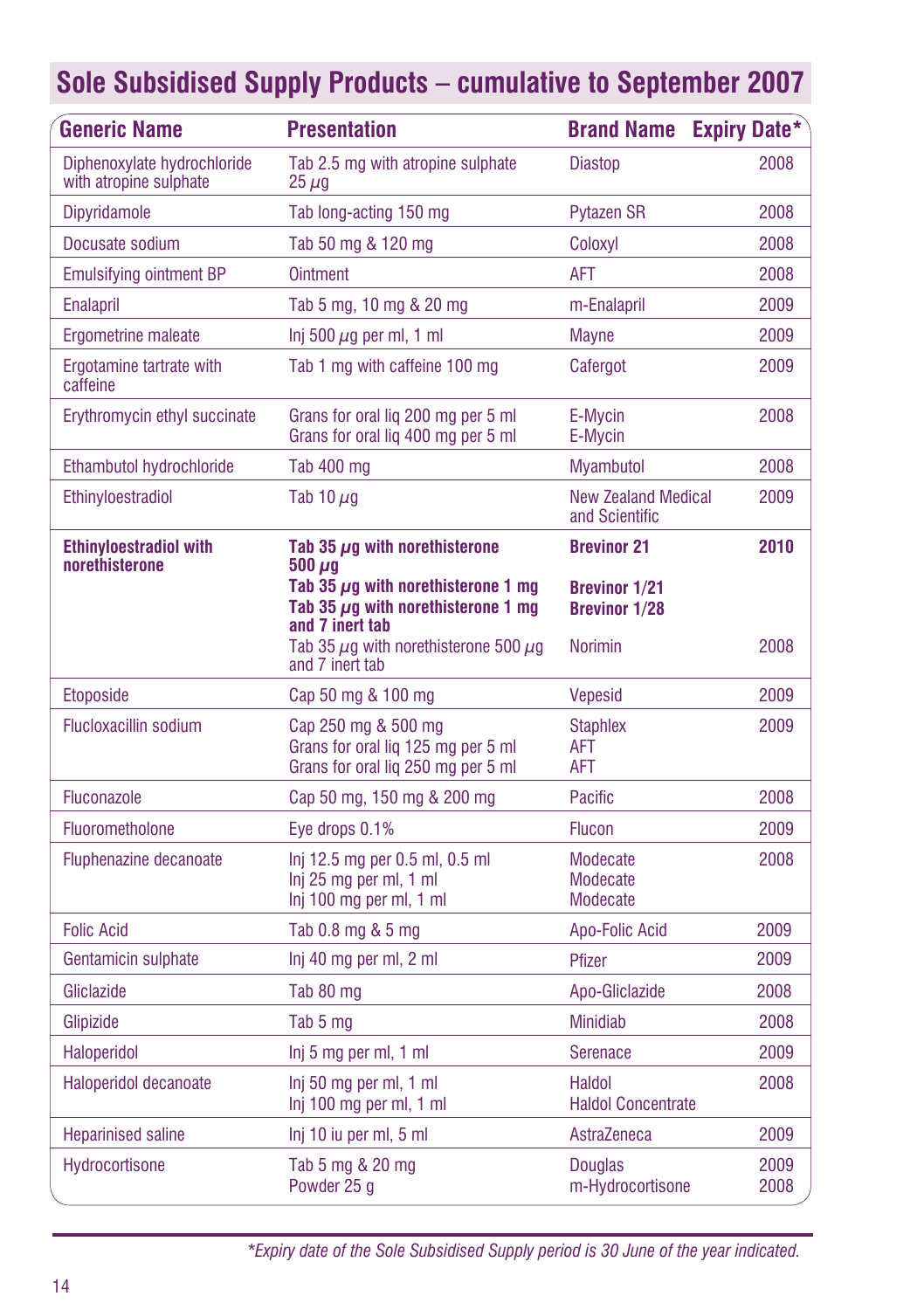| <b>Generic Name</b>                             | <b>Presentation</b>                                                                                                                                         | <b>Brand Name</b>                                                                                   | <b>Expiry Date*</b> |
|-------------------------------------------------|-------------------------------------------------------------------------------------------------------------------------------------------------------------|-----------------------------------------------------------------------------------------------------|---------------------|
| <b>Hydrocortisone acetate</b>                   | Rectal foam 10%, CFC-Free                                                                                                                                   | Colifoam                                                                                            | 2009                |
| Hydrocortisone with wool fat<br>and mineral oil | Lotn 1% with wool fat hydrous 3%<br>and mineral oil                                                                                                         | DP Lotn HC                                                                                          | 2008                |
| <b>Hyoscine N-butylbromide</b>                  | Tab 10 mg<br>Inj 20 mg                                                                                                                                      | <b>Gastrosoothe</b><br><b>Buscopan</b>                                                              | 2008                |
| Hypromellose                                    | Eye drops 0.3%<br>Eye drops 0.5%                                                                                                                            | Poly-Tears<br>Methopt                                                                               | 2008                |
| Ibuprofen                                       | Tab 200 mg                                                                                                                                                  | I-Profen                                                                                            | 2008                |
| Imipramine hydrochloride                        | Tab 10 mg & 25 mg                                                                                                                                           | <b>Tofranil</b>                                                                                     | 2009                |
| Indapamide                                      | Tab $2.5$ mg                                                                                                                                                | Napamide                                                                                            | 2009                |
| Indomethacin                                    | Cap 25 mg & 50 mg                                                                                                                                           | Rheumacin                                                                                           | 2008                |
| Ipratropium bromide                             | Aerosol inhaler, 20 $\mu$ g per dose<br><b>CFC-free</b>                                                                                                     | Atrovent                                                                                            | 2008                |
| Isosorbide mononitrate                          | Tab long-acting 60 mg                                                                                                                                       | <b>Duride</b>                                                                                       | 2009                |
| Isotretinoin                                    | Cap 10 mg<br>Cap 20 mg                                                                                                                                      | Isotane 10<br><b>Isotane 20</b>                                                                     | 2009                |
| <b>Itraconazole</b>                             | Cap 100 mg                                                                                                                                                  | <b>Sporanox</b>                                                                                     | 2010                |
| Ketoconazole                                    | Shampoo 2%                                                                                                                                                  | Ketopine                                                                                            | 2008                |
| Levobunolol                                     | Eye drops 0.25% & 0.5%                                                                                                                                      | <b>Betagan</b>                                                                                      | 2010                |
| Levodopa with benserazide                       | Cap 50 mg with benserazide 12.5 mg<br>Tab dispersible 50 mg with<br>benserazide 12.5 mg<br>Cap 100 mg with benserazide 25 mg<br>Cap long-acting 100 mg with | Madopar 62.5<br><b>Madopar Dispersible</b><br>Madopar 125<br><b>Madopar HBS</b>                     | 2009                |
|                                                 | benserazide 25 mg<br>Cap 200 mg with benserazide 50 mg                                                                                                      | Madopar 250                                                                                         |                     |
| <b>Lisinopril</b>                               | Tab 5 mg, 10 mg & 20 mg                                                                                                                                     | <b>Arrow-Lisinopril</b>                                                                             | 2009                |
| Lorazepam                                       | Tab 1 mg & 2.5 mg                                                                                                                                           | Ativan                                                                                              | 2009                |
| Magnesium sulphate                              | Inj 49.3%                                                                                                                                                   | Mayne                                                                                               | 2009                |
| Maprotiline hydrochloride                       | Tab 25 mg & 75 mg                                                                                                                                           | Ludiomil                                                                                            | 2009                |
| <b>Mesalazine</b>                               | Enema 1 g per 100 ml                                                                                                                                        | Pentasa                                                                                             | 2009                |
| Methadone hydrochloride                         | Powder 1 g                                                                                                                                                  | AFT                                                                                                 | 2009                |
| Methotrexate                                    | Tab 2.5 mg & 10 mg<br>Inj 100 mg per ml, 5 ml<br>Inj 100 mg per ml, 10 ml<br>Inj 100 mg per ml, 50 ml                                                       | Methoblastin<br><b>Methotrexate Ebewe</b><br><b>Methotrexate Ebewe</b><br><b>Methotrexate Ebewe</b> | 2009<br>2008        |
| Methyldopa                                      | Tab 125 mg, 250 mg & 500 mg                                                                                                                                 | Prodopa                                                                                             | 2008                |
| Methylphenidate hydrochloride                   | Tab long-acting 20 mg<br>Tab 5 mg & 20 mg<br>Tab 10 mg                                                                                                      | <b>Rubifen SR</b><br><b>Rubifen</b><br><b>Rubifen</b>                                               | 2009                |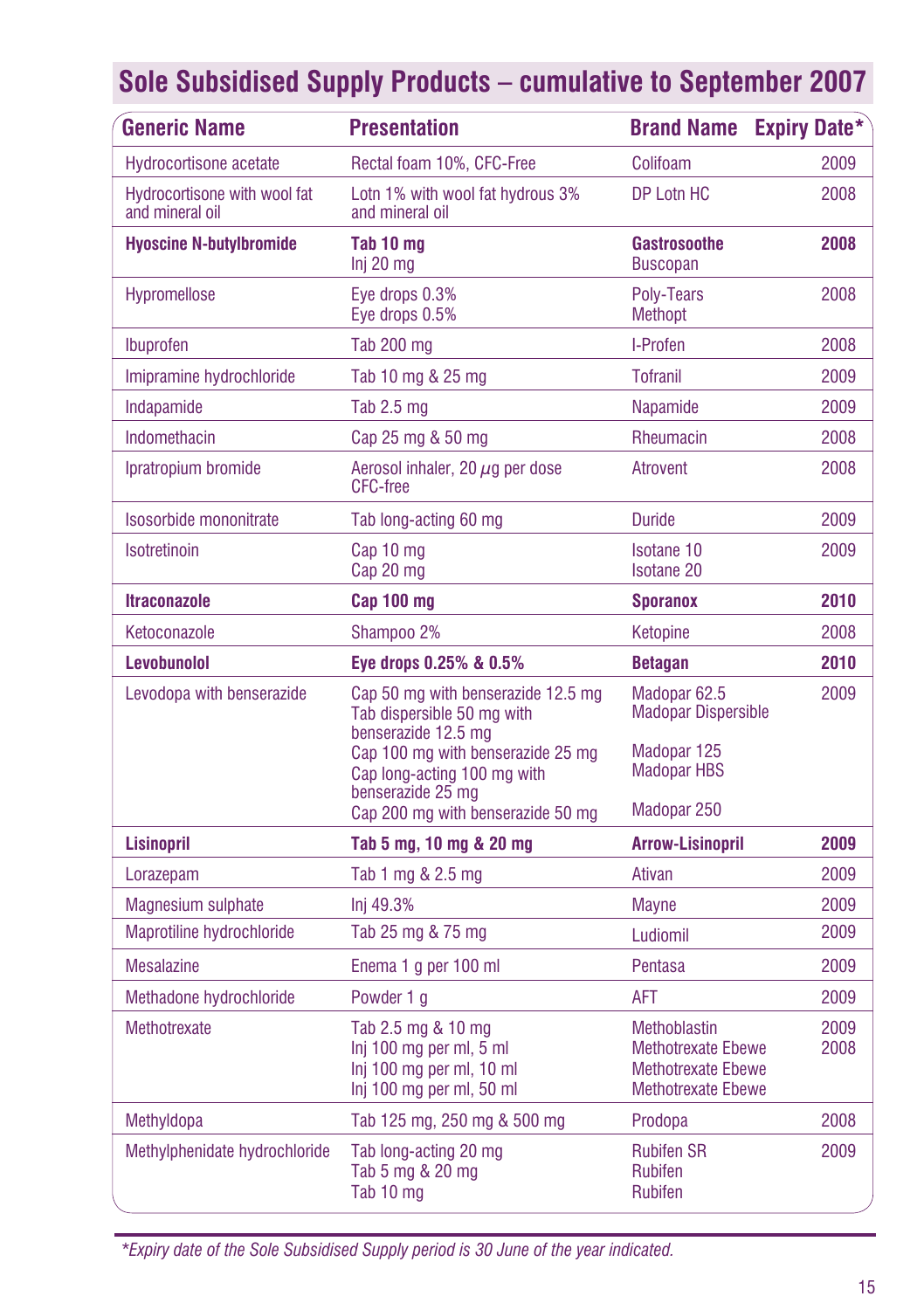| Sole Subsidised Supply Products - cumulative to September 2007 |  |  |
|----------------------------------------------------------------|--|--|
|----------------------------------------------------------------|--|--|

| <b>Generic Name</b>                           | <b>Presentation</b>                                                                                                                                  | <b>Brand Name Expiry Date*</b>                                    |              |
|-----------------------------------------------|------------------------------------------------------------------------------------------------------------------------------------------------------|-------------------------------------------------------------------|--------------|
| Methylprednisolone                            | Tab 4 mg & 100 mg                                                                                                                                    | <b>Medrol</b>                                                     | 2009         |
| Methylprednisolone aceponate                  | Crm 0.1% and oint 0.1%                                                                                                                               | Advantan                                                          | 2009         |
| Methylprednisolone acetate                    | Inj 40 mg per ml, 1 ml                                                                                                                               | Depo-Medrol                                                       | 2008         |
| Methylprednisolone acetate<br>with lignocaine | Inj 40 mg per ml with lignocaine 1 ml                                                                                                                | Depo-Medrol with<br>Lidocaine                                     | 2008         |
| Methylprednisolone sodium<br>succinate        | Inj 40 mg per ml, 1 ml<br>$Inj$ 62.5 mg per ml, 1 ml<br>Inj 500 mg 8.1 g                                                                             | Solu-Medrol<br>Solu-Medrol<br>Solu-Medrol                         | 2009         |
| Metoclopramide hydrochloride                  | Inj 5 mg per ml, 2 ml                                                                                                                                | Pfizer                                                            | 2008         |
| Metoprolol tartrate                           | Tab long-acting 200 mg                                                                                                                               | Slow-Lopressor                                                    | 2009         |
| <b>Metyrapone</b>                             | Cap 250 mg                                                                                                                                           | <b>Metopirone</b>                                                 | 2009         |
| Mexiletine hydrochloride                      | Cap 50 mg & 200 mg                                                                                                                                   | <b>Mexitil</b>                                                    | 2008         |
| Miconazole nitrate                            | Crm 2%                                                                                                                                               | <b>Multichem</b>                                                  | 2008         |
| <b>Midodrine</b>                              | Tab 2.5 mg & 5 mg                                                                                                                                    | Gutron                                                            | 2009         |
| <b>Misoprostol</b>                            | Tab 200 $\mu$ g                                                                                                                                      | Cytotec                                                           | 2009         |
| Moclobemide                                   | Tab 150 mg & 300 mg                                                                                                                                  | Apo-Moclobemide                                                   | 2009         |
| Morphine hydrochloride                        | Oral lig 1 mg per ml<br>Oral lig 2 mg per ml<br>Oral lig 5 mg per ml<br>Oral lig 10 mg per ml                                                        | RA-Morph<br><b>RA-Morph</b><br><b>RA-Morph</b><br><b>RA-Morph</b> | 2009         |
| Morphine sulphate                             | Inj 5 mg per ml, 1 ml<br>Inj 15 mg per ml, 1 ml<br>Cap long-acting 10 mg, 30 mg, 60<br>mg, 100 mg & 200 mg<br>Tab immediate release 10 mg & 20<br>mq | Mayne<br>Mayne<br>m-Eslon<br>Sevredol                             | 2009         |
| Morphine tartrate                             | lnj 80 mg per ml, 1.5 ml & 5 ml                                                                                                                      | <b>Mayne</b>                                                      | 2009         |
| Naphazoline hydrochloride                     | Eye drops 0.1%                                                                                                                                       | <b>Naphcon Forte</b>                                              | 2008         |
| Naproxen                                      | Tab 250 mg<br>Tab 500 mg<br>Tab long-acting 750 mg<br>Tab long-acting 1000 mg                                                                        | Noflam 250<br>Noflam 500<br>Naprosyn SR 750<br>Naprosyn SR 1000   | 2009<br>2008 |
| <b>Nevirapine</b>                             | Oral suspension 10 mg per ml                                                                                                                         | <b>Viramune Suspension</b>                                        | 2009         |
| Nicotinic acid                                | Tab 50 mg & 500 mg                                                                                                                                   | Apo-Nicotinic Acid                                                | 2009         |
| <b>Nifedipine</b>                             | Tab long-acting 20 mg                                                                                                                                | <b>Nyefax Retard</b>                                              | 2009         |
| Nonoxynol-9                                   | Jelly 2%                                                                                                                                             | Gynol II                                                          | 2008         |
| Norethisterone                                | Tab 350 $\mu$ g<br>Tab 5 mg                                                                                                                          | Noriday 28<br>Primolut-N                                          | 2009<br>2008 |
| Norfloxacin                                   | Tab $400$ mg                                                                                                                                         | Arrow-Norfloxacin                                                 | 2008         |
| Nortriptyline                                 | Tab 10 mg & 25 mg                                                                                                                                    | <b>Norpress</b>                                                   | 2008         |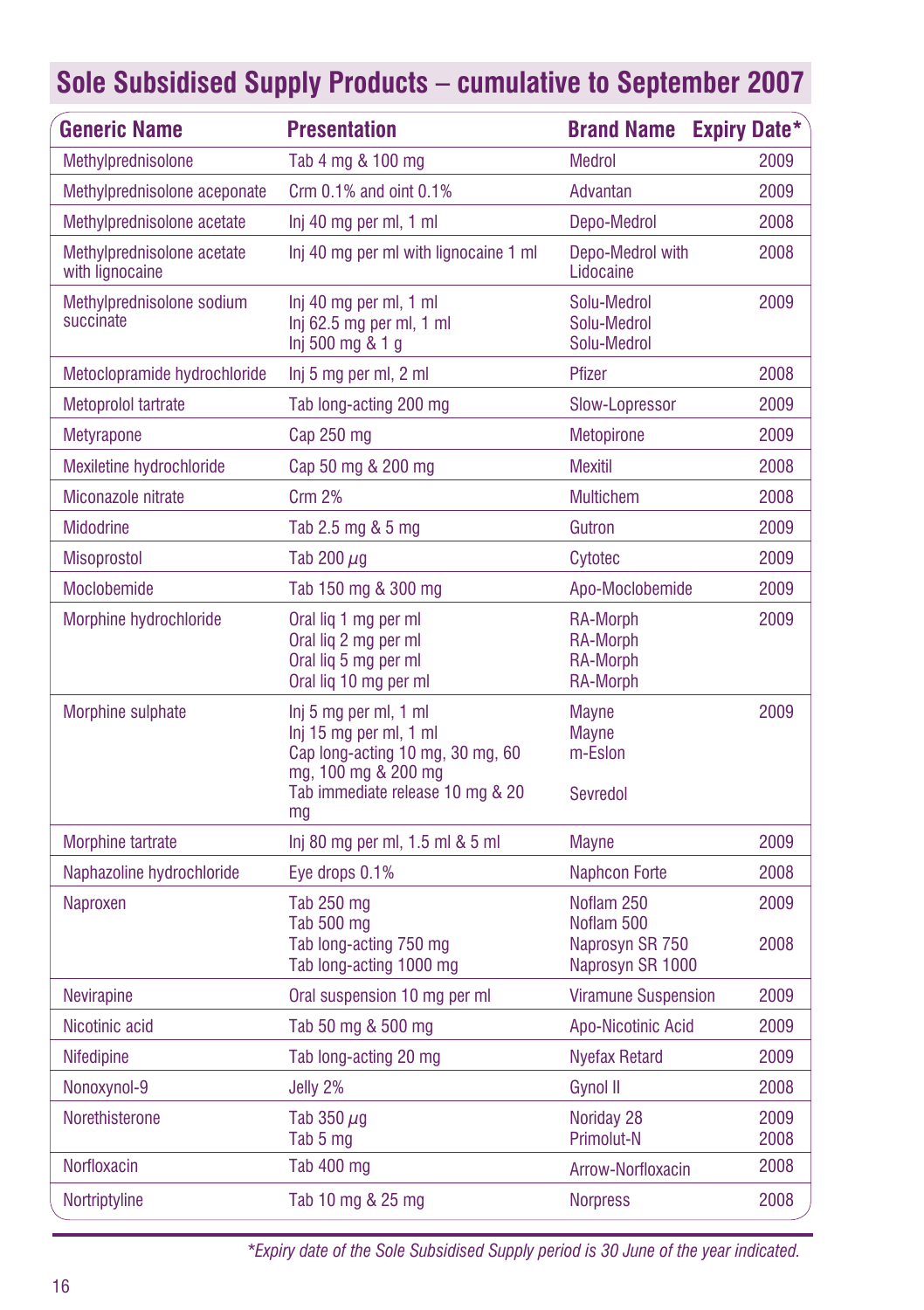| <b>Generic Name</b>                          | <b>Presentation</b>                                                                                                  | <b>Brand Name</b>                                                        | <b>Expiry Date*</b> |
|----------------------------------------------|----------------------------------------------------------------------------------------------------------------------|--------------------------------------------------------------------------|---------------------|
| <b>Nystatin</b>                              | Vaginal crm 100,000 u per 5 g with<br>applicators                                                                    | <b>Nilstat</b>                                                           | 2009                |
|                                              | Oral lig 100,000 u per ml                                                                                            | <b>Nilstat</b>                                                           | 2008                |
| <b>Ondansetron</b>                           | Tab 4 mg & 8 mg<br>Tab disp 4 mg & 8 mg                                                                              | <b>Zofran</b><br><b>Zofran Zydis</b>                                     | 2010                |
| Oxytocin                                     | Inj 5 iu per ml, 1 ml<br>Inj 10 iu per ml, 1 ml<br>Inj 5 iu with ergometrine maleate 500<br>$\mu$ g per ml, 1 ml     | Syntocinon<br>Syntocinon<br>Syntometrine                                 | 2009                |
| Pamidronate disodium                         | Inj 3 mg per ml, 5 ml<br>Inj 3 mg per ml, 10 ml<br>Inj 6 mg per ml, 10 ml                                            | Pamisol<br>Pamisol<br>Pamisol                                            | 2008                |
| Paracetamol                                  | Tab 500 mg<br>Suppos 125 mg & 250 mg<br>Oral lig 120 mg per 5 ml<br>Oral lig 250 mg per 5 ml                         | Panadol<br>Panadol<br><b>Junior Parapaed</b><br><b>Six Plus Parapaed</b> | 2008                |
| Paracetamol with codeine                     | Tab 500 mg with 8 mg codeine                                                                                         | Codalgin                                                                 | 2008                |
| <b>Paroxetine hydrochloride</b>              | Tab 20 ma                                                                                                            | Loxamine                                                                 | 2010                |
| Pergolide                                    | Tab 0.25 mg & 1 mg                                                                                                   | Permax                                                                   | 2008                |
| Perhexiline maleate                          | Tab 100 mg                                                                                                           | Pexsig                                                                   | 2009                |
| Pilocarpine                                  | Eye drops 0.5%, 1%, 2%, 3%, 4% & 6%                                                                                  | Pilopt                                                                   | 2008                |
| Poloxamer                                    | Oral drops 10%                                                                                                       | Coloxyl                                                                  | 2008                |
| Potassium chloride                           | Tab long-acting 600 mg<br>Inj 75 mg per ml, 10 ml<br>Inj 150 mg per ml, 10 ml                                        | Span-K<br>AstraZeneca<br>AstraZeneca                                     | 2009<br>2008        |
| Prednisone                                   | Tab 1 mg, 2.5 mg, 5 mg & 20 mg                                                                                       | Apo-Prednisone                                                           | 2008                |
| Pregnancy tests - HCG urine                  | Cassette                                                                                                             | <b>MDS Quick Card</b>                                                    | 2009                |
| Procaine penicillin                          | Inj 1.5 mega u                                                                                                       | Cilicaine                                                                | 2008                |
| Promethazine hydrochloride                   | Tab 10 mg & 25 mg                                                                                                    | Allersoothe                                                              | 2008                |
| Pyridoxine hydrochloride                     | Tab 50 mg                                                                                                            | Apo-Pyridoxine                                                           | 2009                |
| Quinapril                                    | Tab 5 mg, 10 mg & 20 mg                                                                                              | Accupril                                                                 | 2008                |
| <b>Quinapril with</b><br>hydrochlorothiazide | Tab 10 mg with hydrochlorothiazide<br>12.5 <sub>ma</sub><br>Tab 20 mg with hydrochlorothiazide<br>12.5 <sub>mg</sub> | Accuretic 10<br>Accuretic 20                                             | 2008                |
| Quinine sulphate                             | Tab 200 mg<br>Tab 300 mg                                                                                             | Q200<br>Q 300                                                            | 2009                |
| Ranitidine hydrochloride                     | Tab 150 mg & 300 mg                                                                                                  | <b>Arrow Ranitidine</b>                                                  | 2008                |
| Roxithromycin                                | Tab 150 mg & 300 mg                                                                                                  | Arrow-Roxithromycin                                                      | 2009                |
| Salbutamol with ipratropium<br>bromide       | Nebuliser soln, 2.5 mg with<br>ipratropium bromide 0.5 mg                                                            | <b>Duolin</b>                                                            | 2009                |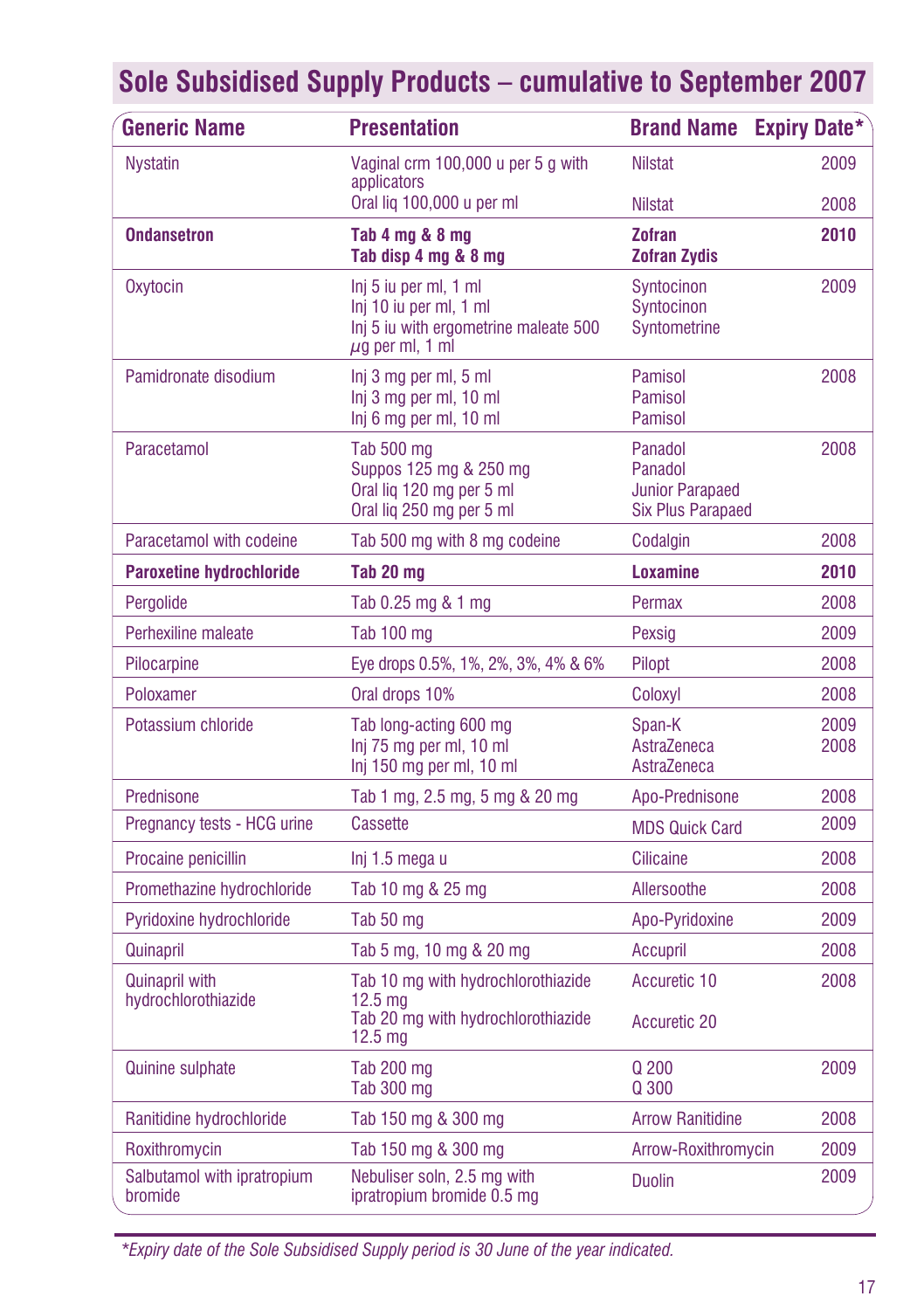| <b>Generic Name</b>                                                  | <b>Presentation</b>                                                                                                                                                                                       | <b>Brand Name</b>             | <b>Expiry Date*</b> |
|----------------------------------------------------------------------|-----------------------------------------------------------------------------------------------------------------------------------------------------------------------------------------------------------|-------------------------------|---------------------|
| Selegiline hydrochloride                                             | Tab 5 mg                                                                                                                                                                                                  | Apo-Selegiline                | 2009                |
| Sodium chloride                                                      | Inj 0.9%, 5 ml & 10 ml                                                                                                                                                                                    | AstraZeneca                   | 2009                |
| Sodium cromoglycate                                                  | Nasal spray 4%<br>Eye drops 2%                                                                                                                                                                            | Rex<br>Cromolux               | 2009<br>2008        |
| Sulphasalazine                                                       | Tab 500 mg<br>Tab EC 500 mg                                                                                                                                                                               | Salazopyrin<br>Salazopyrin EN | 2009                |
| Tar with triethanolamine lauryl<br>sulphate and fluorescein          | Soln 2.3% with triethanolamine lauryl<br>sulphate and fluorescein sodium                                                                                                                                  | Pinetarsol                    | 2008                |
| Temazepam                                                            | Tab 10 mg                                                                                                                                                                                                 | <b>Normison</b>               | 2008                |
| <b>Terbinafine</b>                                                   | Tab 250 mg                                                                                                                                                                                                | Apo-Terbinafine               | 2008                |
| <b>Timolol maleate</b>                                               | Tab 10 mg                                                                                                                                                                                                 | Apo-Timol                     | 2009                |
| Thiamine hydrochloride                                               | Tab 50 mg                                                                                                                                                                                                 | Apo-Thiamine                  | 2009                |
| Triamcinolone acetonide                                              | Crm & Oint 0.02%<br>Dental Paste USP 0.1%                                                                                                                                                                 | Aristocort<br>Oracort         | 2008                |
| Triamcinolone acetonide<br>with gramicidin, neomycin<br>and nystatin | Ear drops 1 mg with nystatin 100,000<br>u, neomycin sulphate 2.5 mg and<br>gramicidin 250 mcg per g<br>Oint 1 mg with nystatin 100,000<br>u, neomycin sulphate 2.5 mg and<br>gramicidin 250 $\mu$ g per g | Kenacomb<br>Kenacomb          | 2009<br>2008        |
| <b>Triazolam</b>                                                     | Tab 125 $\mu$ g<br>Tab 250 $\mu$ g                                                                                                                                                                        | <b>Hypam</b><br>Hypam         | 2008                |
| Trimethoprim                                                         | Tab 300 mg                                                                                                                                                                                                | <b>TMP</b>                    | 2008                |
| Trimipramine maleate                                                 | Cap 25 mg & 50 mg                                                                                                                                                                                         | <b>Tripress</b>               | 2008                |
| Urea                                                                 | <b>Crm 10%</b>                                                                                                                                                                                            | <b>Nutraplus</b>              | 2008                |
| Ursodeoxycholic acid                                                 | Cap 300 mg                                                                                                                                                                                                | Actigall                      | 2008                |
| Vancomycin hydrochloride                                             | Inj 50 mg per ml, 10 ml                                                                                                                                                                                   | Pacific                       | 2008                |
| Verapamil hydrochloride                                              | Tab long-acting 120 mg                                                                                                                                                                                    | <b>Verpamil SR</b>            | 2008                |
| Vincristine sulphate                                                 | Inj 1 mg per ml, 1 ml<br>Inj 1 mg per ml, 2 ml                                                                                                                                                            | <b>Mayne</b><br><b>Mayne</b>  | 2009                |
| <b>Vitamins</b>                                                      | Tab (BPC cap strength)                                                                                                                                                                                    | <b>Healtheries</b>            | 2009                |
| Vitamin B complex                                                    | Tab, strong, BPC                                                                                                                                                                                          | Apo-B-Complex                 | 2009                |
| Water                                                                | Purified for injection 20 ml                                                                                                                                                                              | <b>Multichem</b>              | 2009                |
| Zinc and castor oil                                                  | Oint BP                                                                                                                                                                                                   | <b>Multichem</b>              | 2008                |
| Zinc sulphate                                                        | $Cap$ 220 mg                                                                                                                                                                                              | <b>Zincaps</b>                | 2008                |
| <b>Zopiclone</b>                                                     | Tab $7.5 \text{ mg}$                                                                                                                                                                                      | Apo-Zopiclone                 | 2008                |

**September changes are in bold type**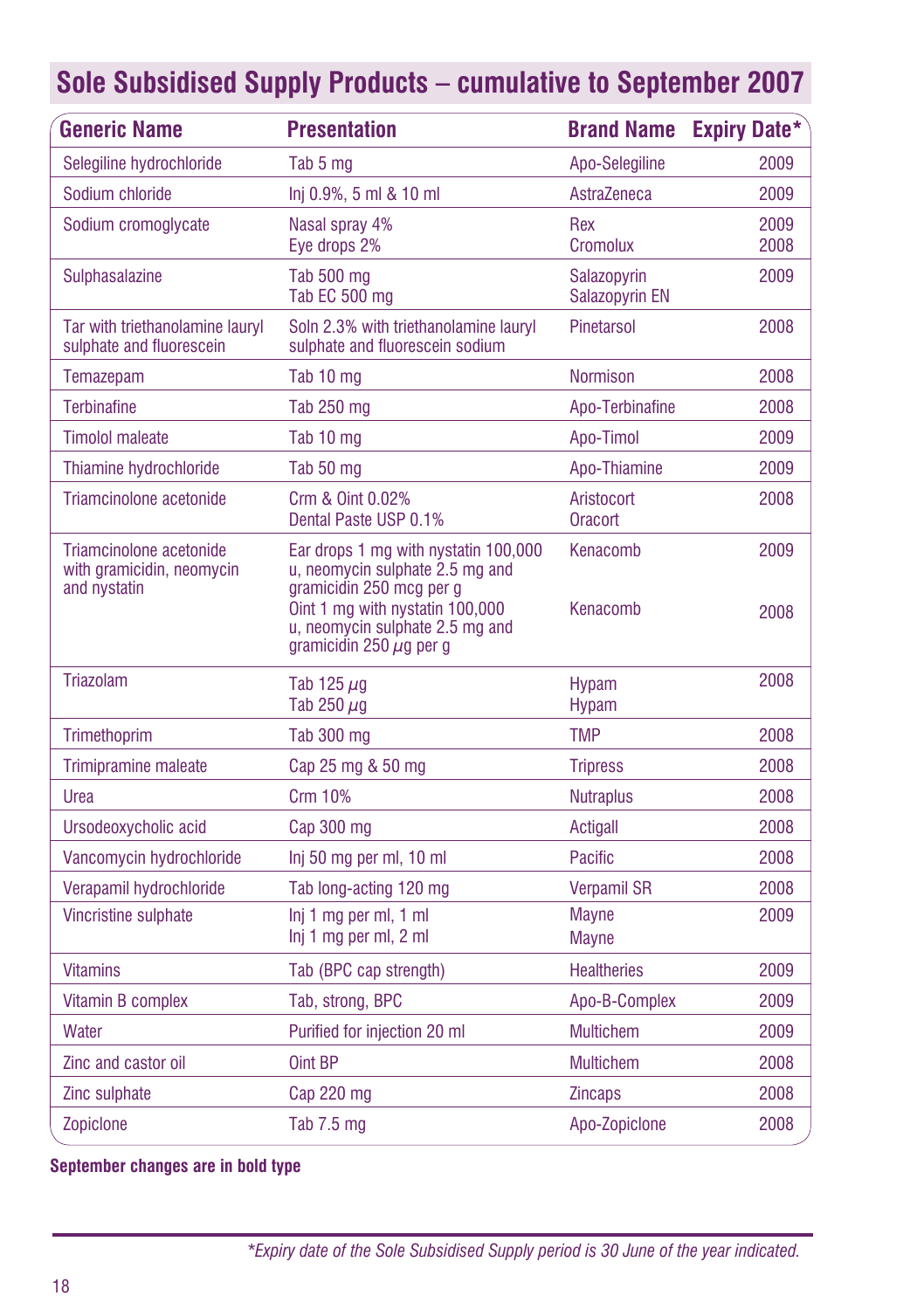<span id="page-18-0"></span>

|     | Check your Schedule for full details<br>Schedule page ref                                                                                                                                                                                                                                                                               | Subsidy<br>(Mnfr's price)<br>\$ | Per              | <b>Brand or</b><br><b>Generic Mnfr</b><br>$\checkmark$ fully subsidised |
|-----|-----------------------------------------------------------------------------------------------------------------------------------------------------------------------------------------------------------------------------------------------------------------------------------------------------------------------------------------|---------------------------------|------------------|-------------------------------------------------------------------------|
|     | <b>New Listings</b>                                                                                                                                                                                                                                                                                                                     |                                 |                  |                                                                         |
|     | <b>Effective 1 September 2007</b>                                                                                                                                                                                                                                                                                                       |                                 |                  |                                                                         |
| 86  | AZITHROMYCIN - Subsidy by endorsement<br>a) Maximum of 2 tab per prescription<br>b) Available on a PSO<br>c) Subsidised only if prescribed for patients with uncomplicated urethritis or cervicitis proven or presumed to be<br>due to Chlamydia trachomatis and their sexual contacts and prescription or PSO is endorsed accordingly. |                                 |                  | $\boldsymbol{\checkmark}$ Arrow-Azithromycin                            |
| 104 | METHADONE HYDROCHLORIDE<br>a) Only on a controlled drug form<br>b) No patient co-payment payable<br>c) Extemporaneously compounded methadone will only be reimbursed at the rate of the cheapest form available<br>(methadone powder, not methadone tablets).<br>d) For methadone hydrochloride oral liquid refer, page 159             |                                 | 10               | VPSM                                                                    |
| 106 | OXYCODONE HYDROCHLORIDE<br>a) Only on a controlled drug form<br>b) No patient co-payment payable<br><b>Prescribing Guideline</b>                                                                                                                                                                                                        |                                 | 5<br>5<br>250 ml | $\vee$ OxyNorm<br>$V$ OxyNorm<br>$V$ OxyNorm                            |

Prescribers should note that oxycodone is significantly more expensive than long-acting morphine sulphate and clinical advice suggests that it is reasonable to consider this as a second-line agent to be used after morphine.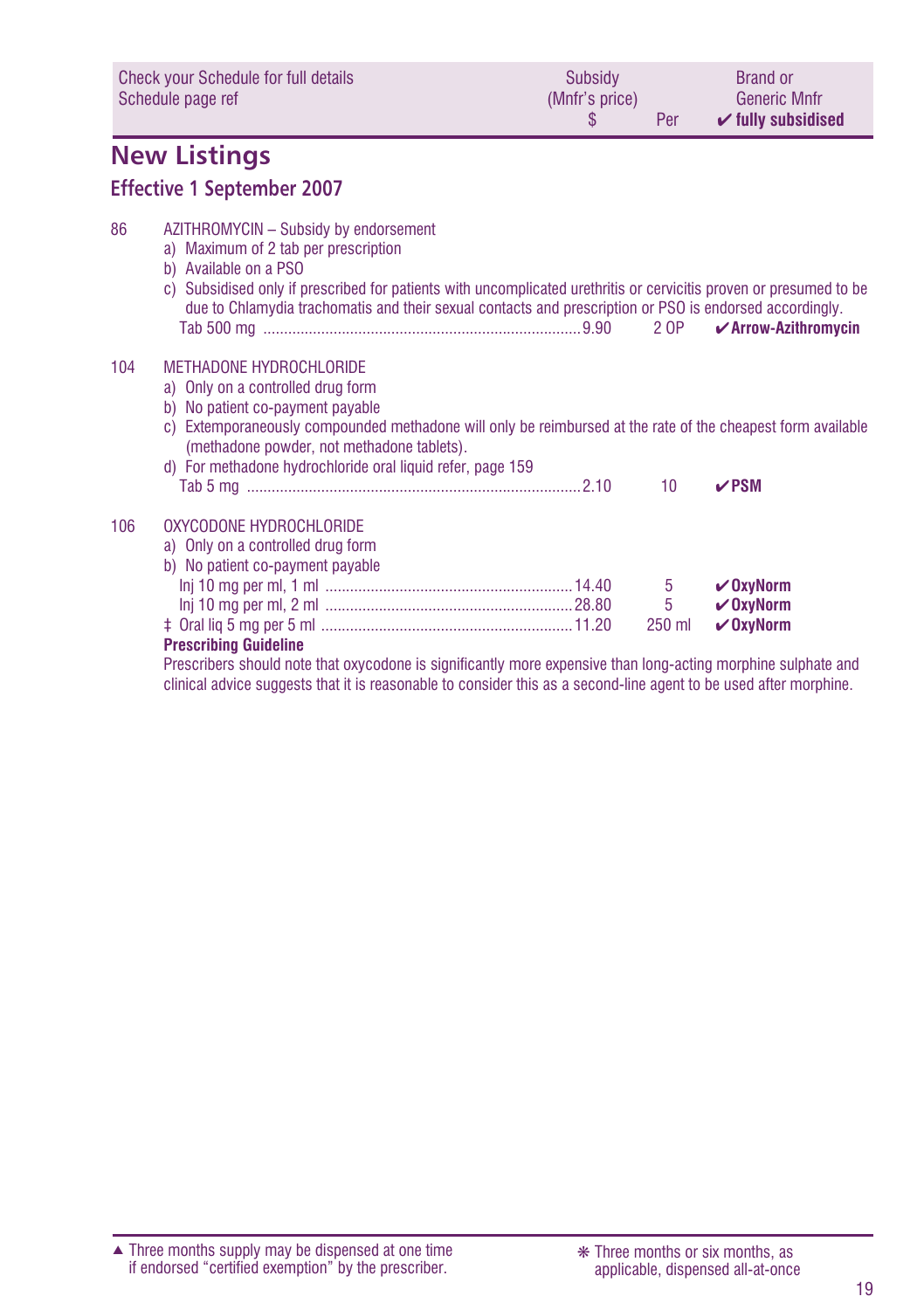<span id="page-19-0"></span>

| Check your Schedule for full details | Subsidy        | <b>Brand or</b>               |
|--------------------------------------|----------------|-------------------------------|
| Schedule page ref                    | (Mnfr's price) | <b>Generic Mnfr</b>           |
|                                      | Per            | $\checkmark$ fully subsidised |

### **Changes to Restrictions**

#### **Effective 1 September 2007**

- 113 ONDANSETRON Hospital pharmacy [HP3] **Retail pharmacy-**Specialist
	- a) Maximum of 12 tab per prescription**; can be waived by Special Authority see SA0887 below**
	- b) Maximum of 6 tab per dispensing**; can be waived by Special Authority see SA0887 below**
	- c) Not more than one prescription per month**; can be waived by Special Authority see SA0887 below.**

|  | 10 $\sqrt{2}$ Ofran Zydis |
|--|---------------------------|
|  | 20 $\sqrt{2}$ ofran       |
|  |                           |

#### **EXAGARY Special Authority for Waiver of Rule**

**Initial application from any relevant practitioner. Approvals valid for 12 months where patient is undergoing prolonged treatment with highly emetogenic chemotherapy and/or highly emetogenic radiation therapy for the treatment of malignancy.**

**Renewal from any relevant practitioner. Renewals valid for 12 months where patient is undergoing prolonged treatment with highly emetogenic chemotherapy and/or highly emetogenic radiation therapy for the treatment of malignancy.**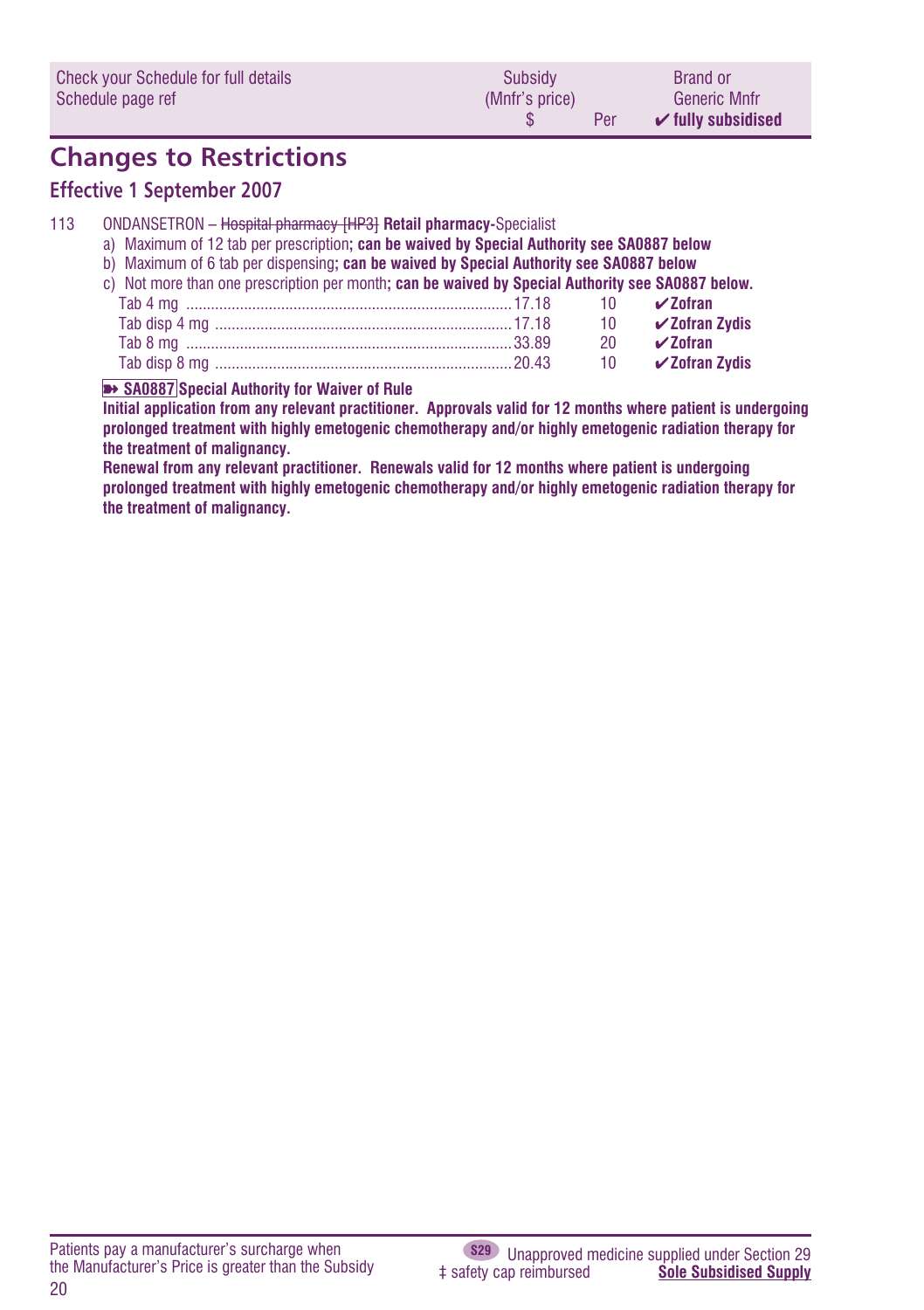<span id="page-20-0"></span>

|     | Check your Schedule for full details<br>Schedule page ref                                                                                                                                                                                                                                        | Subsidy<br>(Mnfr's price)<br>\$ | Per                       | <b>Brand or</b><br><b>Generic Mnfr</b><br>$\checkmark$ fully subsidised        |
|-----|--------------------------------------------------------------------------------------------------------------------------------------------------------------------------------------------------------------------------------------------------------------------------------------------------|---------------------------------|---------------------------|--------------------------------------------------------------------------------|
|     | <b>Changes to Subsidy and Manufacturer's Price</b>                                                                                                                                                                                                                                               |                                 |                           |                                                                                |
|     | <b>Effective 1 September 2007</b>                                                                                                                                                                                                                                                                |                                 |                           |                                                                                |
| 29  | METFORMIN HYDROCHLORIDE (4 subsidy)                                                                                                                                                                                                                                                              |                                 | 500<br>250                | $\boldsymbol{\nu}$ Metomin<br>$\boldsymbol{\checkmark}$ Metomin                |
| 47  | WATER (4 subsidy)<br>1) On a prescription or Practitioner's Supply Order only when on the same form as an injection listed in the<br>Pharmaceutical Schedule requiring a solvent or diluent; or<br>2) On a bulk supply order; or<br>3) When used in the extemporaneous compounding of eye drops. |                                 | 50<br>50                  | $\boldsymbol{\checkmark}$ AstraZeneca<br>$\boldsymbol{\checkmark}$ AstraZeneca |
| 66  | MALATHION (+ subsidy)                                                                                                                                                                                                                                                                            | (5.80)                          | 200 ml                    | AFT                                                                            |
| 67  | HYDROCORTISONE BUTYRATE (1 subsidy)                                                                                                                                                                                                                                                              |                                 | 100 ml OP <b>∠ Locoid</b> |                                                                                |
| 96  | NITROFURANTOIN (1 subsidy)                                                                                                                                                                                                                                                                       |                                 | 100<br>100                | $\boldsymbol{\nu}$ Nifuran<br>$\checkmark$ Nifuran                             |
| 116 | LITHIUM CARBONATE (1 subsidy)                                                                                                                                                                                                                                                                    |                                 | 100                       | $\vee$ Priadel                                                                 |
| 154 | PHENYLEPHRINE HYDROCHLORIDE (1 subsidy)                                                                                                                                                                                                                                                          |                                 | 15 ml OP                  | $\vee$ Prefrin                                                                 |

#### **Changes to Section G: Safety Cap Medicines**

**Effective 1 September 2007**

OXYCODONE HYDROCHLORIDE Oral liq 5 mg per 5 ml.....................OxyNorm

### **Changes to Sole Subsidised Supply**

#### **Effective 1 September 2007**

For the list of new Sole Subsidised Supply products effective 1 September 2007 refer to the bold entries in the cumulative Sole Subsidised Supply table pages 12-18.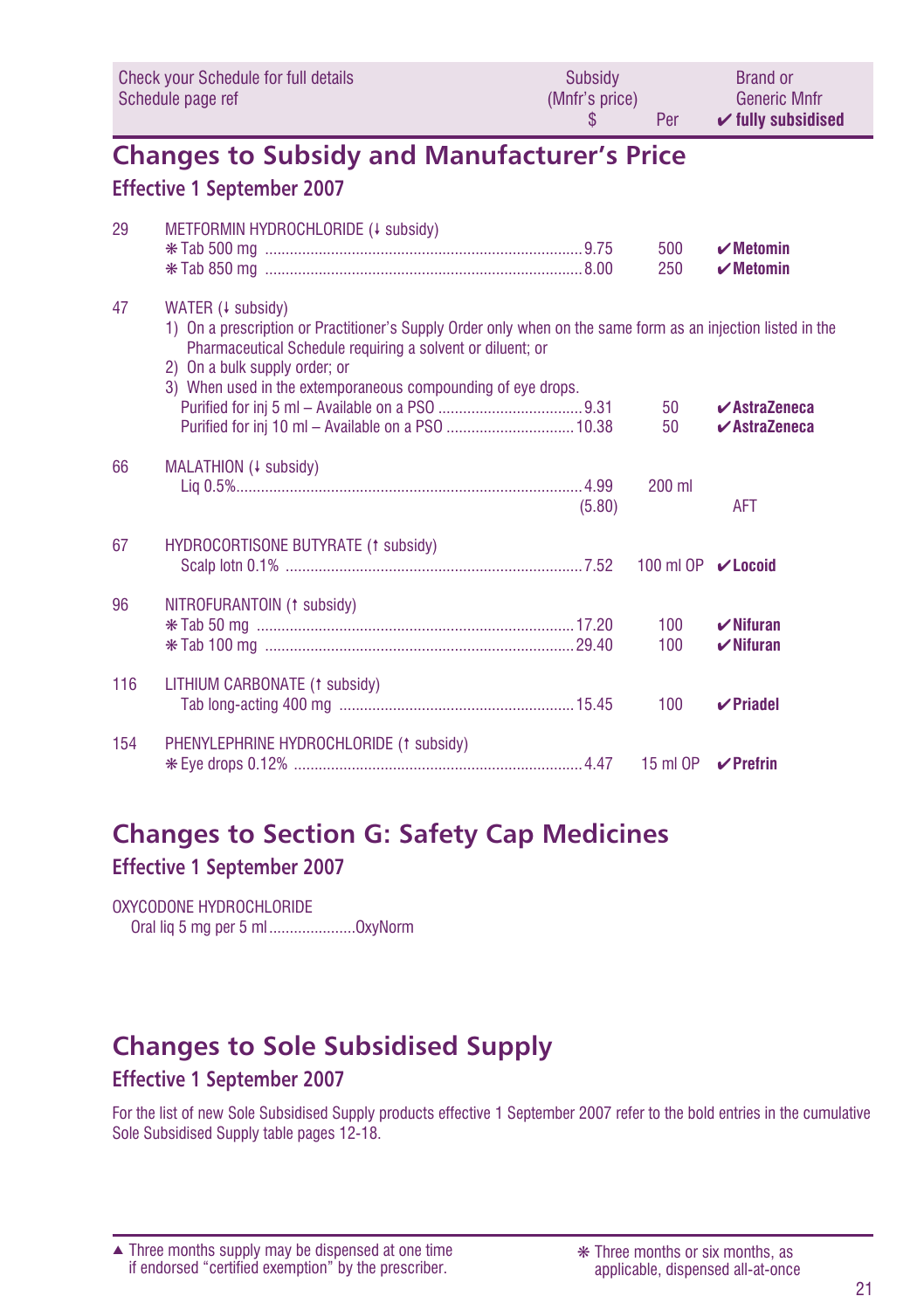<span id="page-21-0"></span>

| <b>Check your Schedule for full details</b><br>Schedule page ref |                                                                                                                                                                                                                                                                                                                                                                                                         | <b>Subsidv</b><br>(Mnfr's price)<br>S | Per            | <b>Brand or</b><br><b>Generic Mnfr</b><br>$\checkmark$ fully subsidised |
|------------------------------------------------------------------|---------------------------------------------------------------------------------------------------------------------------------------------------------------------------------------------------------------------------------------------------------------------------------------------------------------------------------------------------------------------------------------------------------|---------------------------------------|----------------|-------------------------------------------------------------------------|
|                                                                  | <b>Delisted Items</b><br><b>Effective 1 September 2007</b>                                                                                                                                                                                                                                                                                                                                              |                                       |                |                                                                         |
| 26                                                               | <b>HYOSCINE N-BUTYLBROMIDE</b>                                                                                                                                                                                                                                                                                                                                                                          | (10.85)                               | 100            | <b>Buscopan</b>                                                         |
| 52                                                               | <b>LISINOPRIL</b>                                                                                                                                                                                                                                                                                                                                                                                       | (4.91)                                | 30             | Prinivil                                                                |
|                                                                  |                                                                                                                                                                                                                                                                                                                                                                                                         | (7.14)                                | 30             | Prinivil                                                                |
|                                                                  |                                                                                                                                                                                                                                                                                                                                                                                                         | (10.10)                               | 30             | Prinivil                                                                |
| 85                                                               | CEFTRIAXONE SODIUM - Hospital pharmacy [HP3] - Subsidy by endorsement<br>a) Available on a PSO<br>b) Subsidised only if prescribed for a dialysis or cystic fibrosis patient, or the treatment of confirmed<br>ciprofloxacin-resistant gonorrhoea, or the treatment of suspected meningitis in patients who have a known<br>allergy to penicillin, and the prescription or PSO is endorsed accordingly. |                                       |                |                                                                         |
| 91                                                               | <b>ACICLOVIR</b>                                                                                                                                                                                                                                                                                                                                                                                        |                                       | 1              | $\vee$ Rocephin IV                                                      |
|                                                                  |                                                                                                                                                                                                                                                                                                                                                                                                         | (10.00)<br>7.13                       | 100<br>90      | Acicvir                                                                 |
|                                                                  |                                                                                                                                                                                                                                                                                                                                                                                                         | (48.75)                               | 240            | Zovirax<br><b>Acicvir</b>                                               |
|                                                                  |                                                                                                                                                                                                                                                                                                                                                                                                         | (36.00)<br>(26.70)                    | 100            | <b>Acicvir</b>                                                          |
| 91                                                               | <b>VALACICLOVIR</b>                                                                                                                                                                                                                                                                                                                                                                                     |                                       | 10             |                                                                         |
|                                                                  |                                                                                                                                                                                                                                                                                                                                                                                                         | (54.63)<br>4.74<br>(163.80)           | 30             | <b>Valtrex</b><br><b>Valtrex</b>                                        |
| 107                                                              | PAROXETINE HYDROCHLORIDE                                                                                                                                                                                                                                                                                                                                                                                |                                       | 30             |                                                                         |
|                                                                  |                                                                                                                                                                                                                                                                                                                                                                                                         | (35.02)                               |                | Aropax                                                                  |
| 116                                                              | OLANZAPINE - Special Authority see SA0741- Retail pharmacy<br>Note – Zyprexa tab 2.5 mg, 5 mg and 10 mg 28 tablet pack size is still subsidised.                                                                                                                                                                                                                                                        |                                       | 30<br>30<br>30 | $\vee$ Zyprexa<br>$\vee$ Zyprexa<br>$\vee$ Zyprexa                      |
| 117                                                              | TRIFLUOPERAZINE HYDROCHLORIDE                                                                                                                                                                                                                                                                                                                                                                           | (17.77)                               | 112            | <b>Stelazine Section</b><br>29 S29                                      |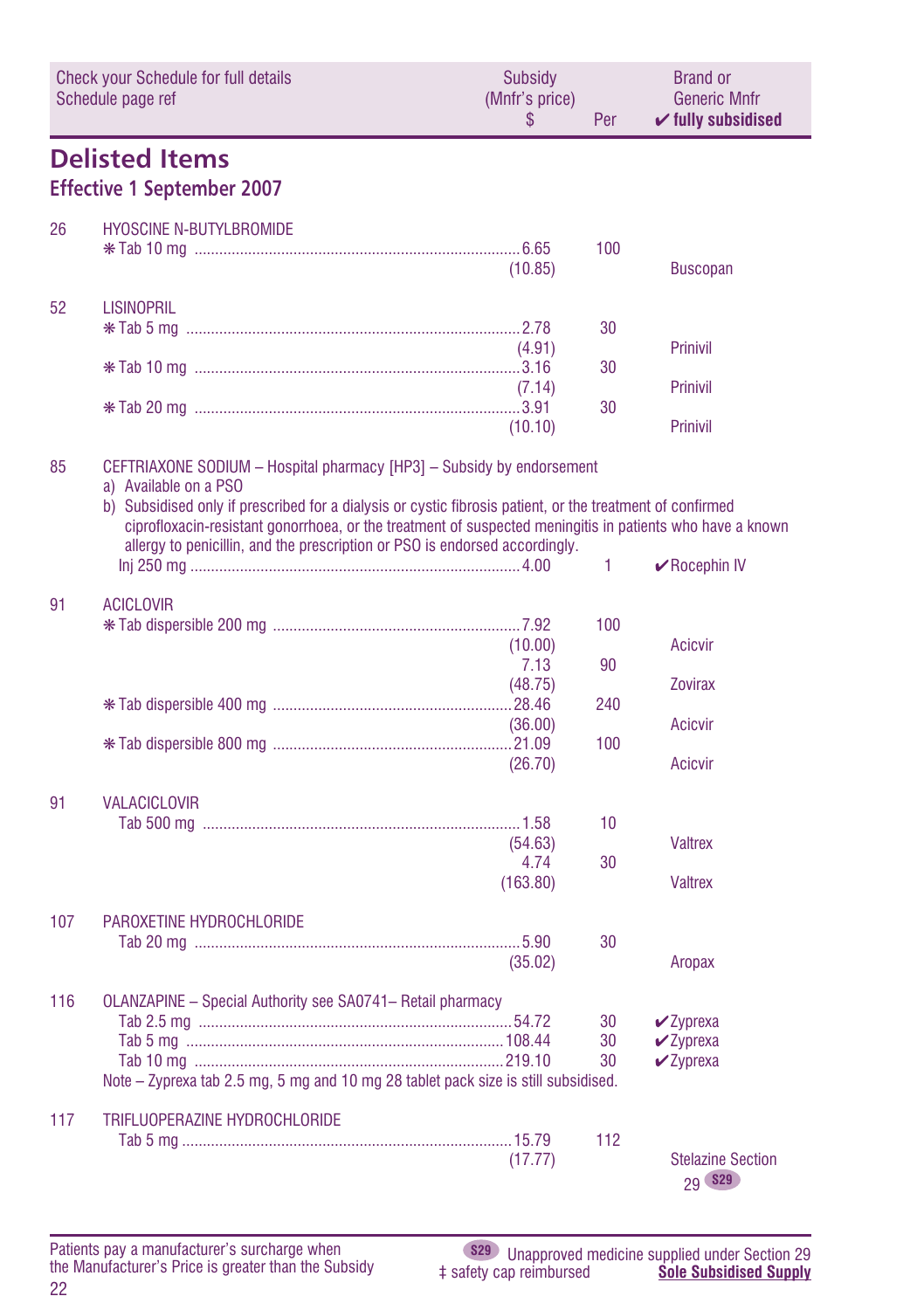<span id="page-22-0"></span>

|     | Check your Schedule for full details<br>Schedule page ref                            | Subsidy<br>(Mnfr's price)<br>S | <b>Per</b>   | <b>Brand or</b><br><b>Generic Mnfr</b><br>$\checkmark$ fully subsidised |
|-----|--------------------------------------------------------------------------------------|--------------------------------|--------------|-------------------------------------------------------------------------|
|     | Delisted Items - effective 1 September 2007 (continued)                              |                                |              |                                                                         |
| 125 | <b>CALCIUM FOLINATE</b><br>Tab 15 mg – PCT – Hospital pharmacy [HP3]-Specialist38.90 | (55.60)                        | 10           | Leucovorin                                                              |
| 152 | <b>BRIMONIDINE TARTRATE - Retail pharmacy-Specialist</b>                             |                                | 5 ml OP      | $\vee$ Alphagan                                                         |
| 175 | GLUTEN FREE BREAD MIX - Special Authority see SA0722 - Hospital pharmacy [HP3]       | (7.63)                         | 1.000 $a$ OP | <b>Bakels Gluten Free</b><br><b>Bread Mix</b>                           |

Three months supply may be dispensed at one time if endorsed "certified exemption" by the prescriber. ▲ ❋ Three months or six months, as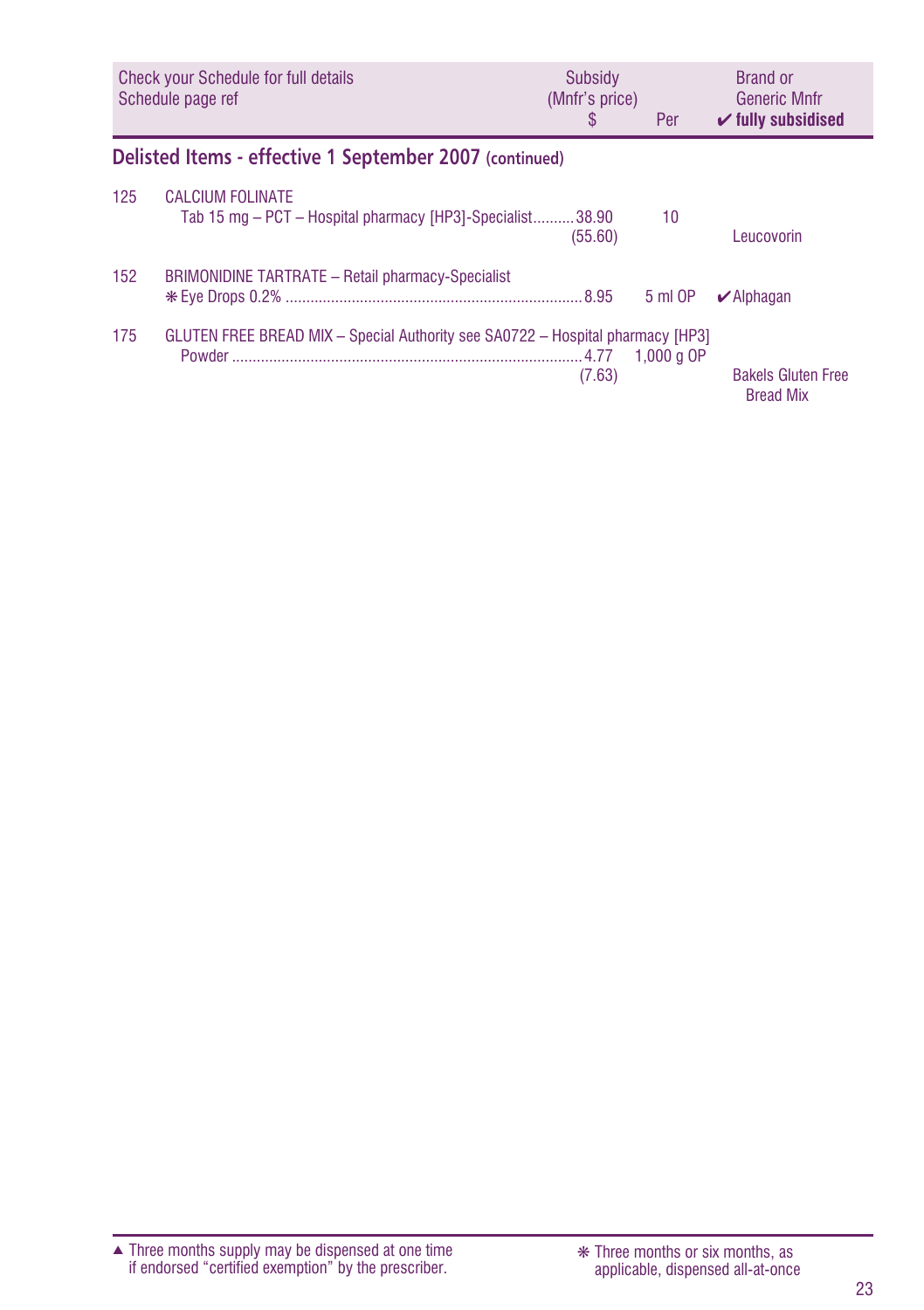<span id="page-23-0"></span>

|     | Check your Schedule for full details<br>Schedule page ref                                                | Subsidy<br>(Mnfr's price)<br>\$ | Per             | <b>Brand or</b><br><b>Generic Mnfr</b><br>$\checkmark$ fully subsidised     |
|-----|----------------------------------------------------------------------------------------------------------|---------------------------------|-----------------|-----------------------------------------------------------------------------|
|     | <b>Items to be Delisted</b>                                                                              |                                 |                 |                                                                             |
|     | <b>Effective 1 October 2007</b>                                                                          |                                 |                 |                                                                             |
| 97  | INFLUENZA VACCINE - Hospital pharmacy [Xpharm]                                                           |                                 | 10 <sup>°</sup> | $\boldsymbol{\nu}$ Vaxigrip                                                 |
|     | <b>Effective 1 December 2007</b>                                                                         |                                 |                 |                                                                             |
| 64  | <b>CETOMACROGOL</b>                                                                                      | (4.35)                          | 500q            | <b>IPW</b>                                                                  |
| 66  | <b>MALATHION</b>                                                                                         | (5.80)                          | 200 ml          | <b>AFT</b>                                                                  |
| 73  | SODIUM CITRO-TARTRATE<br>Note - the 28 pack size of Ural will continue to be available fully subsidised. | (2.40)                          | 8               | Ural                                                                        |
|     | <b>Effective 1 January 2008</b>                                                                          |                                 |                 |                                                                             |
| 97  | <b>INFLUENZA VACCINE - Hospital pharmacy [Xpharm]</b><br>$\ln$ i                                         |                                 | 1               | $\checkmark$ Fluvax                                                         |
|     | <b>Effective 1 March 2008</b>                                                                            |                                 |                 |                                                                             |
| 28  | INSULIN ISOPHANE WITH INSULIN NEUTRAL<br>▲ Inj human with neutral insulin 100 u per ml, 3 ml 42.66       |                                 | 10 ml OP<br>5   | $\mathbf{v}$ Mixtard 50<br>$\checkmark$ PenMix 10<br>$\checkmark$ PenMix 20 |
| 55  | <b>ACEBUTOLOL</b>                                                                                        |                                 | 100             | $\sqrt{ACB}$                                                                |
| 116 | PIMOZIDE - Retail pharmacy-Specialist                                                                    |                                 | 20              | ✔ Orap Forte (S29)                                                          |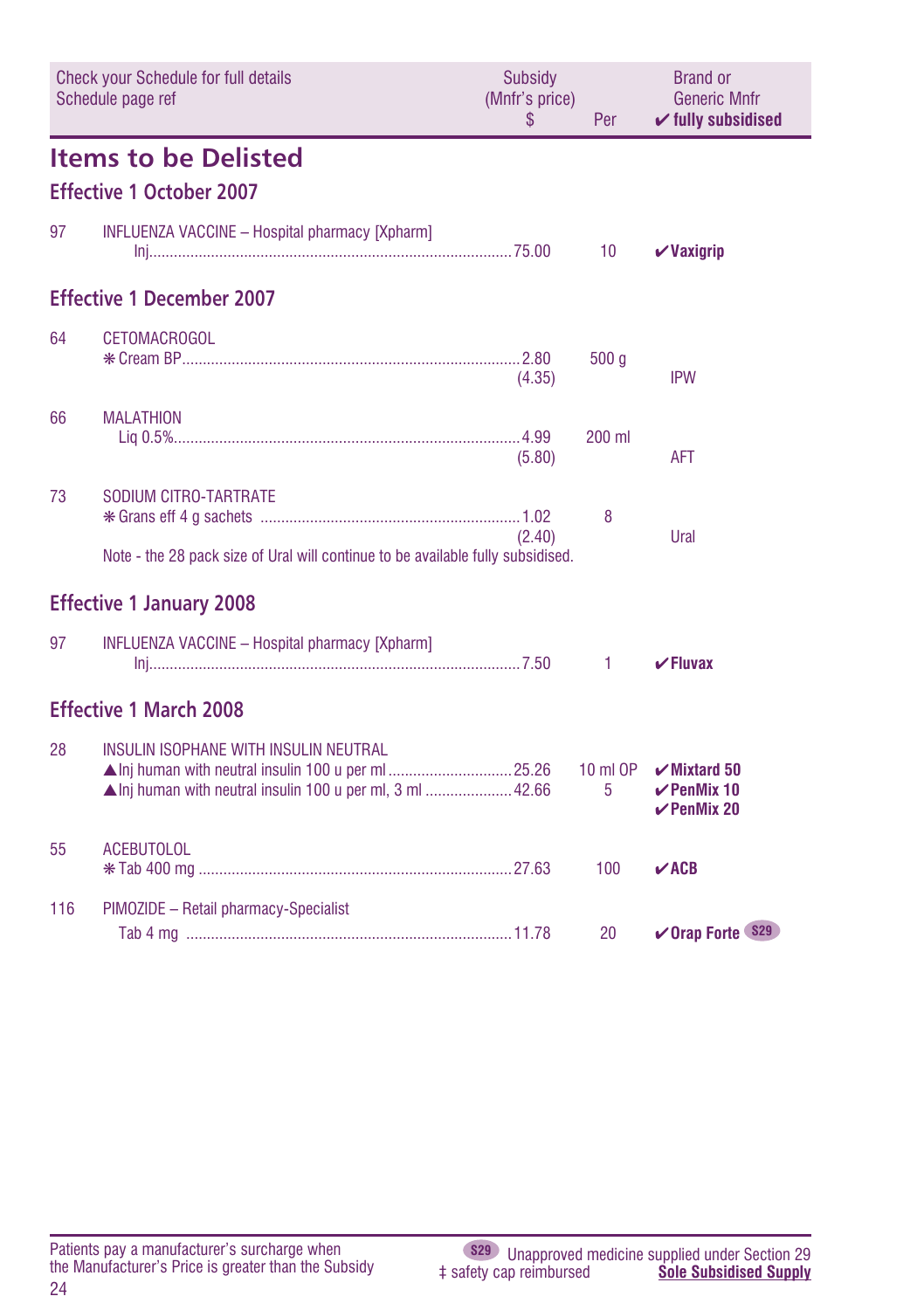<span id="page-24-0"></span>

| <b>Contracted Pharmaceutical</b><br><b>Description</b>                                                                                   | <b>Brand</b>                 | Price (\$)<br>(ex man.<br>excl. GST) | Per                      | DV<br>Limit    | <b>DV Limit DV</b><br>applies<br>from    | <b>Pharmaceutical</b> |
|------------------------------------------------------------------------------------------------------------------------------------------|------------------------------|--------------------------------------|--------------------------|----------------|------------------------------------------|-----------------------|
| <b>Section H changes to Part II</b>                                                                                                      |                              |                                      |                          |                |                                          |                       |
| <b>Effective 1 September 2007</b>                                                                                                        |                              |                                      |                          |                |                                          |                       |
| AZITHROMYCIN                                                                                                                             | Azithromycin                 | 9.90                                 | 2                        | 1%             | Nov-07                                   | <b>Zithromax</b>      |
| <b>METHADONE HYDROCHLORIDE</b>                                                                                                           |                              | 2.10                                 | 10                       | 1%             | <b>Nov-07</b>                            | Pallidone             |
| OXYCODONE HYDROCHLORIDE<br>lnj 10 mg per ml, 1 ml <b>OxyNorm</b><br>Oral lig 5 mg per 5 ml <b>OxyNorm</b>                                |                              | 14.40<br>28.80<br>11.20              | 5<br>5<br>250 ml         | 1%<br>1%<br>1% | Nov-07<br><b>Nov-07</b><br><b>Nov-07</b> | (B)<br>(B)<br>(B)     |
| <b>Effective 1 August 2007</b>                                                                                                           |                              |                                      |                          |                |                                          |                       |
| <b>EXEMESTANE</b>                                                                                                                        |                              | 175.00                               | 30                       |                |                                          |                       |
| FLUOROURACIL SODIUM (4 price and addition of HSS)<br>lnj 25 mg per ml 100 ml <b>Mayne</b><br>lnj 50 mg per ml, 10 ml <b>Fluorouracil</b> |                              | 13.55<br>4.95                        | 1<br>1                   | 1%<br>1%       | $Oct-07$<br>Oct-07                       | (B)<br>Mayne          |
| Inj 50 mg per ml, 20 ml Fluorouracil                                                                                                     | <b>Ebewe</b>                 | 8.60                                 | 1                        | 1%             | Oct-07                                   | Mayne                 |
| Inj 50 mg per ml, 50 ml Fluorouracil                                                                                                     | <b>Ebewe</b><br><b>Ebewe</b> | 21.50                                | 1                        | 1%             | Oct-07                                   | Mayne                 |
| Inj 50 mg per ml, 100 ml Fluorouracil                                                                                                    | <b>Ebewe</b>                 | 43.00                                | 1                        | 1%             | Oct-07                                   | (B)                   |
| Note – Mayne's brand of Fluorouracil sodium inj 50 mg per ml, 10 ml, 20 ml and 50 ml to be delisted 1 October 2007                       |                              |                                      |                          |                |                                          |                       |
| GABAPENTIN (4 price)                                                                                                                     |                              | 15.67<br>47.00<br>62.66<br>79.79     | 100<br>100<br>100<br>100 |                |                                          |                       |
| <b>HYDROXOCOBALAMIN</b> (Delisted effective 1 August 2007)<br>Inj 1 mg per ml, 1 ml Neo-Cytamen                                          |                              | <del>10.84</del>                     | 공                        |                |                                          |                       |
| <b>IBUPROFEN</b><br>Oral lig 100 mg per 5 ml <b>Fenpaed</b>                                                                              |                              | 3.49                                 | 200 ml                   | 1%             | Oct-07                                   | Nurofen               |
| LOPINAVIR WITH RITONAVIR<br>Tab 200 mg with ritonavir 50 mgKaletra<br>Oral lig 80 mg with ritonavir 20 mg                                |                              | 735.00                               | 120                      |                |                                          |                       |
|                                                                                                                                          |                              | 735.00                               | 300 ml                   |                |                                          |                       |
| <b>MESNA</b> (addition of HSS)<br>Inj 100 mg per ml, 4 ml <b>Uromitexan</b><br>Inj 100 mg per ml, 10 ml <b>Uromitexan</b>                |                              | 109.63<br>251.73                     | 15<br>15                 | 1%<br>1%       | Oct-07<br>Oct-07                         | (B)<br>(B)            |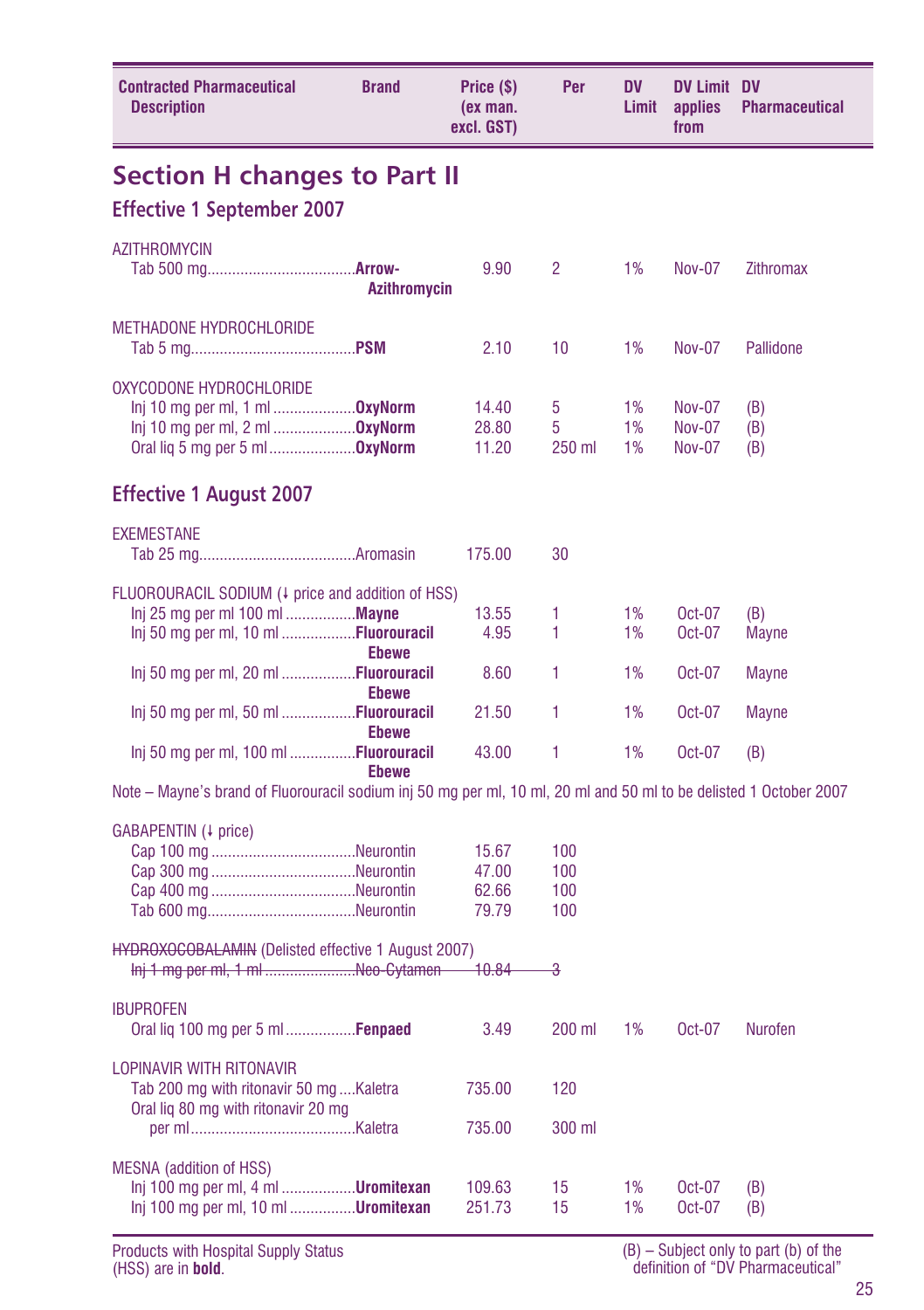<span id="page-25-0"></span>

| <b>Contracted Pharmaceutical</b><br><b>Brand</b><br><b>Description</b> | Price (\$)<br>(ex man.<br>excl. GST) | <b>Per</b> | <b>DV</b> | DV Limit DV<br>from | Limit applies Pharmaceutical |
|------------------------------------------------------------------------|--------------------------------------|------------|-----------|---------------------|------------------------------|
|------------------------------------------------------------------------|--------------------------------------|------------|-----------|---------------------|------------------------------|

#### **Section H changes to Part II - effective 1 August 2007 (continued)**

| OXYCODONE HYDROCHLORIDE<br>Tab controlled-release 5 mg OxyContin | 7.51   | 20 |
|------------------------------------------------------------------|--------|----|
| <b>ZIPRASIDONE</b>                                               |        |    |
|                                                                  | 87.88  | 60 |
|                                                                  | 164.78 | 60 |
|                                                                  | 247.17 | 60 |
|                                                                  | 329.56 | 60 |
|                                                                  |        |    |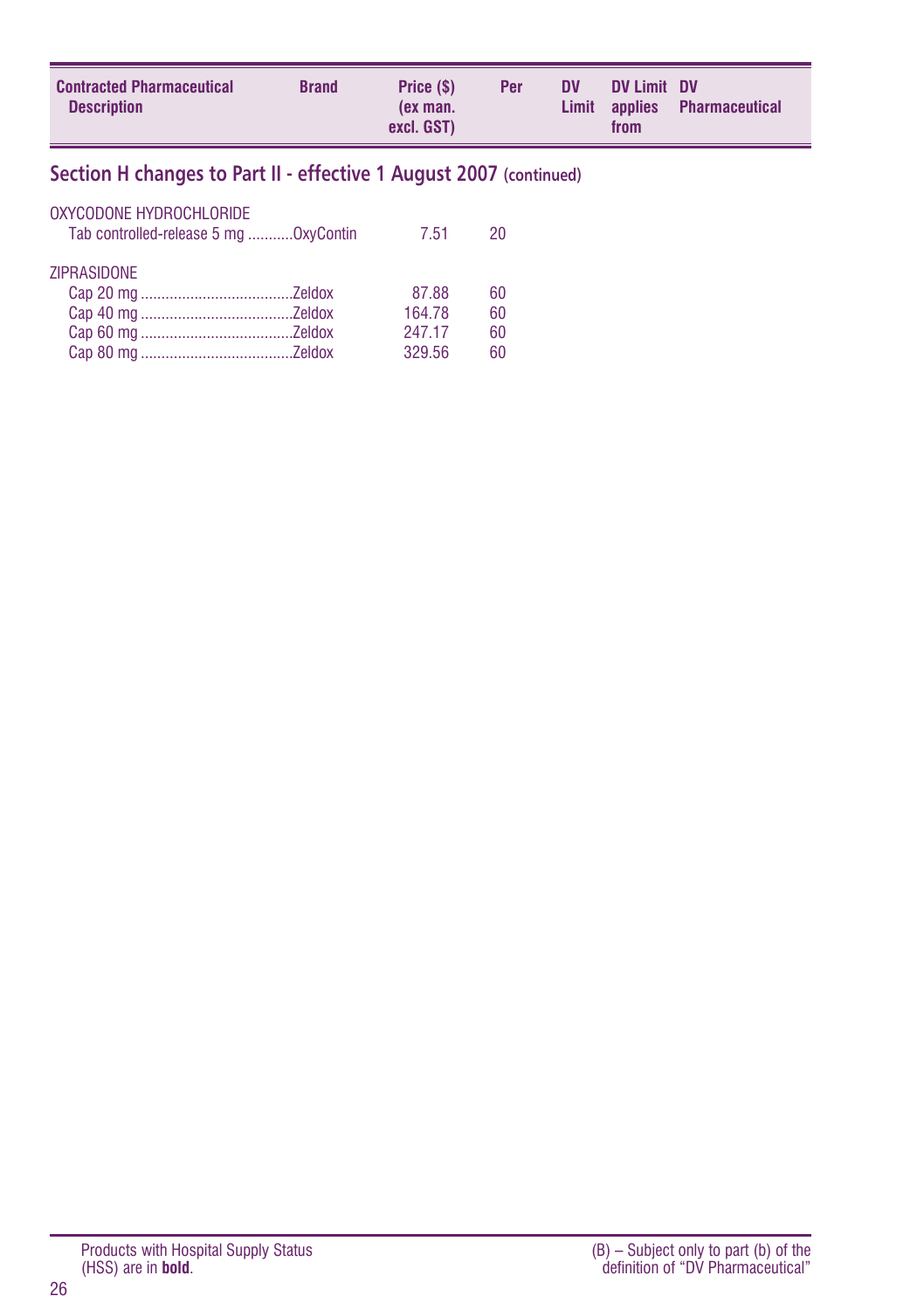### <span id="page-26-0"></span>**Index**

Pharmaceuticals and brands

#### $\overline{\mathsf{A}}$

|                                       | 24       |
|---------------------------------------|----------|
|                                       | 24       |
|                                       | 22       |
|                                       | 22       |
|                                       | 23       |
|                                       | 25       |
|                                       | 22       |
| 19.25                                 |          |
| 19, 25                                |          |
| R                                     |          |
| Bakels Gluten Free Bread Mix          | 23       |
|                                       | 23       |
|                                       | 22       |
| c                                     |          |
|                                       | 23       |
|                                       | 22       |
|                                       | 24       |
| E                                     |          |
|                                       | 25       |
| F                                     |          |
|                                       | 25       |
|                                       | 25       |
|                                       | 25       |
|                                       | 24       |
| G                                     |          |
|                                       | 25       |
|                                       | 23       |
| н                                     |          |
|                                       | 21       |
|                                       | 25       |
|                                       | 22       |
|                                       |          |
|                                       | 25       |
|                                       | 24       |
| Insulin isophane with insulin neutral | 24       |
| K                                     |          |
|                                       | 25       |
|                                       |          |
|                                       | 23       |
|                                       | 22       |
|                                       | 21       |
|                                       | 21       |
|                                       | 25       |
| М                                     |          |
| 21.24                                 |          |
|                                       | 25<br>21 |
|                                       |          |

| Methadone hydrochloride<br>19.25    |                 |
|-------------------------------------|-----------------|
|                                     | 21              |
|                                     | 24              |
| Ν                                   |                 |
|                                     | 25              |
|                                     | 25              |
|                                     | 21              |
|                                     | 21              |
|                                     |                 |
| 0                                   |                 |
|                                     | 22              |
|                                     | 20              |
|                                     | 24              |
| Oxycodone hydrochloride 19, 21, 25, | 26              |
|                                     | 26              |
|                                     |                 |
| Þ                                   |                 |
|                                     | 22              |
|                                     | 24              |
|                                     | 24              |
| Phenylephrine hydrochloride         | 21              |
|                                     | 24              |
|                                     | 21              |
|                                     |                 |
|                                     | 21              |
|                                     | 22              |
| R                                   |                 |
|                                     | 22              |
| S                                   |                 |
|                                     | 24              |
|                                     | 22              |
| Т                                   |                 |
| Trifluoperazine hydrochloride       | 22              |
| u                                   |                 |
|                                     | 24              |
|                                     | 25              |
| V                                   |                 |
|                                     | 22              |
|                                     | 22              |
|                                     |                 |
|                                     | 24              |
| W                                   |                 |
|                                     | 21              |
| Z                                   |                 |
|                                     | 26              |
|                                     | 26              |
|                                     | 20              |
|                                     | 20              |
|                                     | 22              |
| Zургеха…………………………………………………          | $\overline{22}$ |
|                                     |                 |